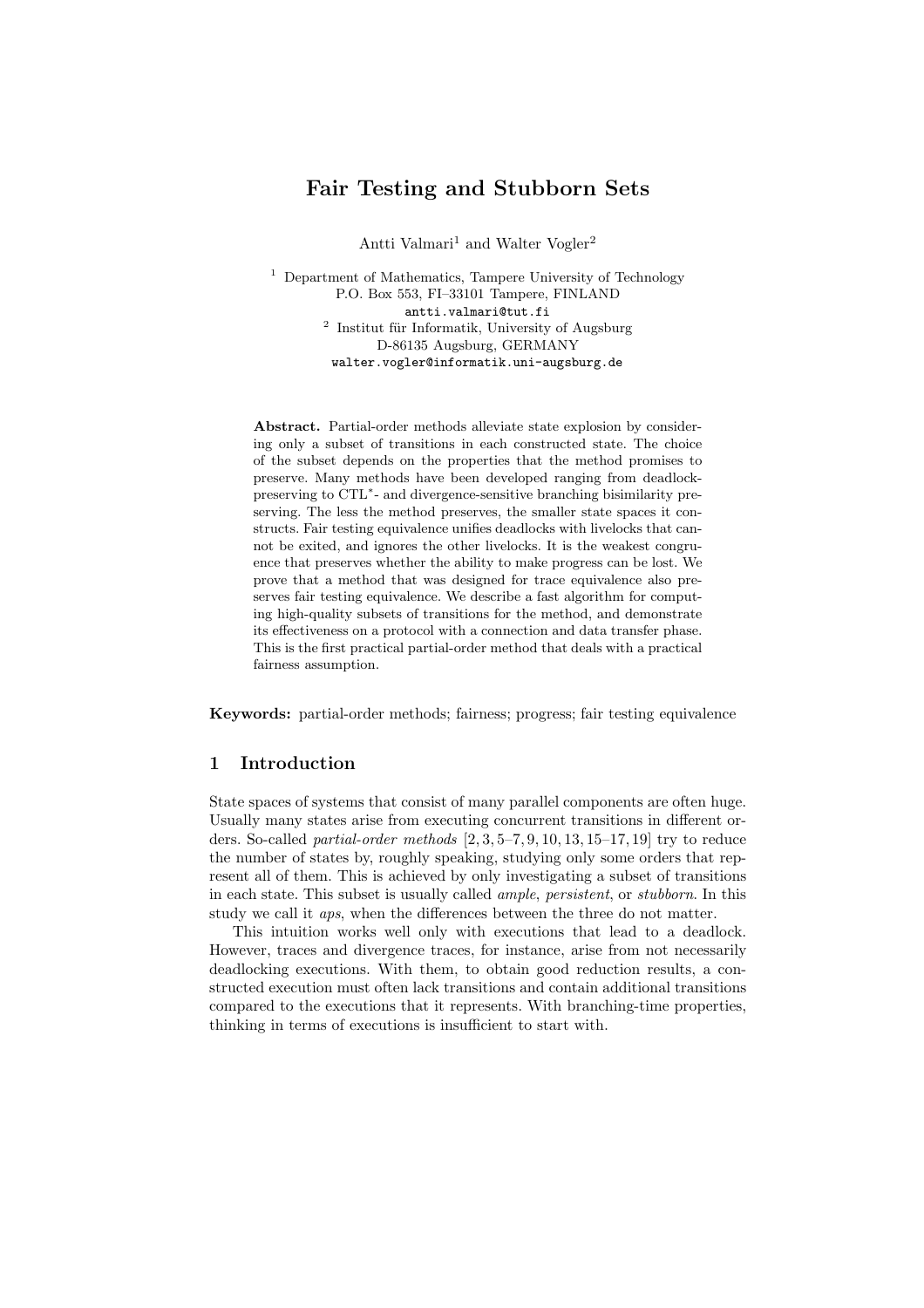As a consequence, a wide range of aps set methods has been developed. The simplest only preserve the deadlocks (that is, the reduced state space has precisely the same deadlocks as the full state space) [13], while at the other end the CTL<sup>∗</sup> logic (excluding the next state operator) and divergence-sensitive branching bisimilarity are preserved [5, 10, 15]. The more a method preserves, the worse are the reduction results that it yields. The preservation of the promised properties is guaranteed by stating conditions that the aps sets must satisfy. Various algorithms for computing sets that satisfy the conditions have been proposed. In an attempt to improve reduction results, more and more complicated conditions and algorithms have been developed. There is a trade-off between reduction results on the one hand, and simplicity and the time that it takes to compute an aps set on the other hand.

Consider a cycle where the system does not make progress, but there is a path from it to a progress action. As such, traditional methods for proving liveness treat the cycle as a violation against liveness. However, this is not always the intention. Therefore, so-called *fairness assumptions* are often formulated, stating that the execution eventually leaves the cycle. Unfortunately, how to take them into account while retaining good reduction results has always been a problem for aps set methods. For instance, fairness is not mentioned in the partial order reduction chapter of [2]. Furthermore, as pointed out in [3], the most widely used condition for guaranteeing linear-time liveness (see, e.g., [2, p. 155]) often works in a way that is detrimental to reduction results.

*Fair testing equivalence* [11] always treats this kind of cycles as progress. If there is no path from a cycle to a progress action, then both fair testing equivalence and the traditional methods treat it as non-progress. This makes fair testing equivalence suitable for catching many non-progress errors, without the need to formulate fairness assumptions.

Fair testing equivalence implies trace equivalence. So it cannot have better reduction methods than trace equivalence. Fair testing equivalence is a branching time notion. Therefore, one might have guessed that any method that preserves it would rely on strong conditions, resulting in bad reduction results. Suprisingly, it turned out that a 20 years old trace-preserving stubborn set method [15] also preserves fair testing equivalence. This is the main result of the present paper. It means that *no reduction power is lost* compared to trace equivalence.

Background concepts are introduced in Section 2. Sections 3 and 4 present the trace-preserving method and discuss how it can be implemented. This material makes this publication self-contained, but it also contains some improvements over earlier publications. Section 5 discusses further why it is good to avoid strong conditions. The proof that the method also applies to fair testing equivalence is in Section 6. Some performance measurements are presented in Section 7.

## 2 Labelled Transition Systems and Equivalences

In this section we first define labelled transition systems and some operators for composing systems from them. We also define some useful notation. Then we de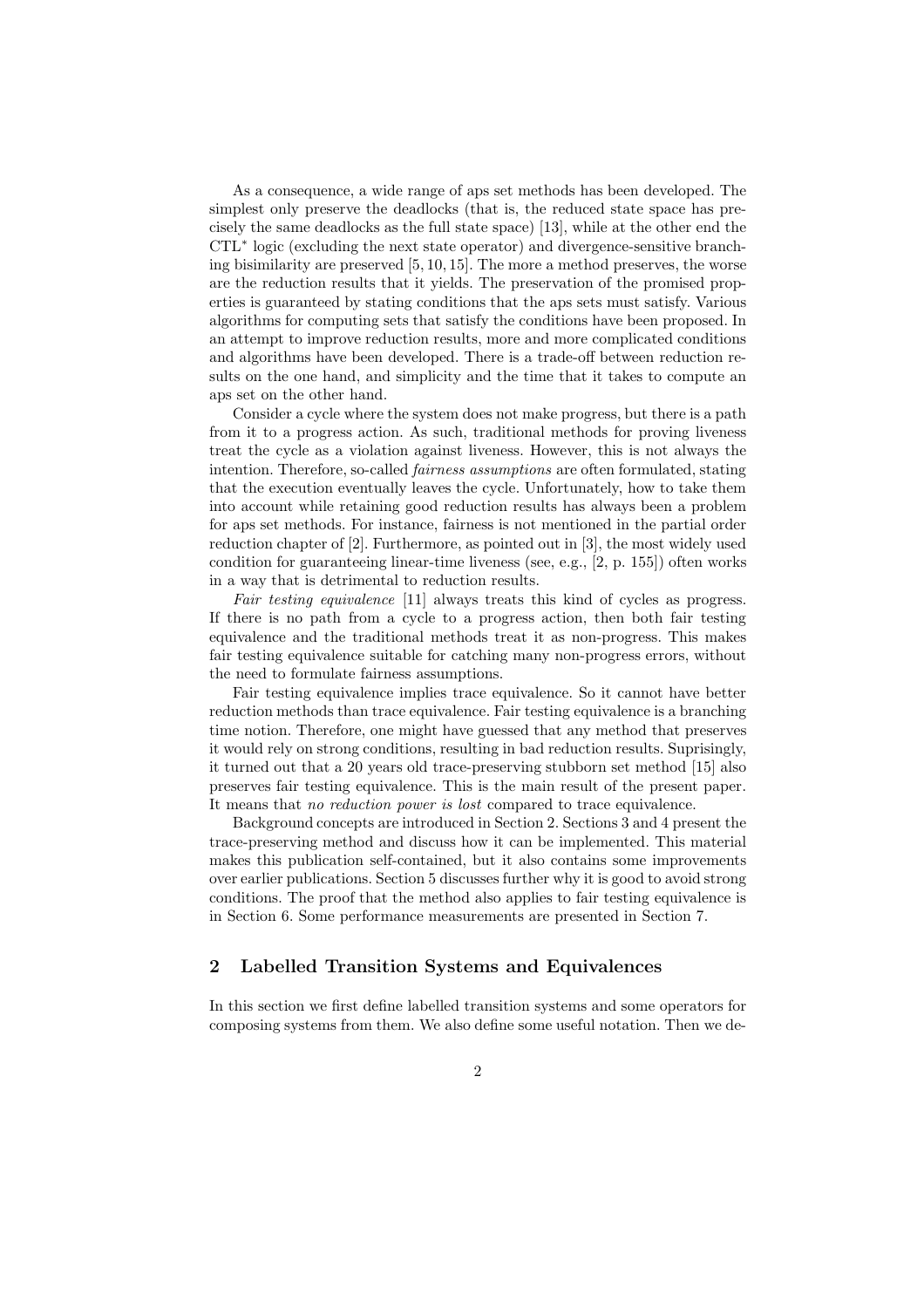fine the well-known trace equivalence and the fair testing equivalence of [11]. We also define tree failure equivalence, because it is a strictly stronger equivalence with a related but much simpler definition.

The symbol τ denotes the *invisible action*. A *labelled transition system* or *LTS* is a tuple  $L = (S, \Sigma, \Delta, \hat{s})$  such that  $\tau \notin \Sigma$ ,  $\Delta \subseteq S \times (\Sigma \cup {\tau}) \times S$ and  $\hat{s} \in S$ . The elements of S,  $\Sigma$ , and  $\Delta$  are called *states*, *visible actions*, and *transitions*, respectively. The state  $\hat{s}$  is the *initial state*. An *action* is a visible action or  $\tau$ .

We adopt the convention that, unless otherwise stated,  $L' = (S', \Sigma', \Delta', \hat{s}'),$  $L_i = (S_i, \Sigma_i, \Delta_i, \hat{s}_i)$ , and so on.

The empty string is denoted with  $\varepsilon$ . We have  $\varepsilon \neq \tau$  and  $\varepsilon \notin \Sigma$ .

Let  $n \geq 0$ , s and s' be states, and  $a_1, \ldots, a_n$  be actions. The notation  $s-a_1\cdots a_n\rightarrow s'$  denotes that there are states  $s_0,\ldots,s_n$  such that  $s=s_0, s_n=s'$ , and  $(s_{i-1}, a_i, s_i) \in \Delta$  for  $1 \leq i \leq n$ . The notation  $s - a_1 \cdots a_n \rightarrow$  denotes that there is s' such that  $s - a_1 \cdots a_n \rightarrow s'$ . The set of *enabled* actions of s is defined as en(s) = { $a \in \Sigma \cup \{\tau\}$  |  $s - a \rightarrow$  }.

The *reachable part* of L is defined as the LTS  $(S', \Sigma, \Delta', \hat{s})$ , where

$$
- S' = \{ s \in S \mid \exists \sigma \in (\Sigma \cup \{\tau\})^* : \hat{s} - \sigma \to s \} \text{ and } -\Delta' = \{ (s, a, s') \in \Delta \mid s \in S' \}.
$$

The *parallel composition* of  $L_1$  and  $L_2$  is denoted with  $L_1 \parallel L_2$ . It is the reachable part of  $(S, \Sigma, \Delta, \hat{s})$ , where  $S = S_1 \times S_2$ ,  $\Sigma = \Sigma_1 \cup \Sigma_2$ ,  $\hat{s} = (\hat{s}_1, \hat{s}_2)$ , and  $((s_1, s_2), a, (s'_1, s'_2)) \in \Delta$  if and only if

- $(s_1, a, s'_1) \in \Delta_1$ ,  $s'_2 = s_2 \in S_2$ , and  $a \notin \Sigma_2$ ,
- $-(s_2, a, s_2) \in \Delta_2, s_1 = s_1 \in S_1$ , and  $a \notin \Sigma_1$ , or
- $(s_1, a, s_1') \in \Delta_1$ ,  $(s_2, a, s_2') \in \Delta_2$ , and  $a \in \Sigma_1 \cap \Sigma_2$ .

That is, if a belongs to the alphabets of both components, then an a-transition of the parallel composition consists of simultaneous a-transitions of both components. If a belongs to the alphabet of one but not the other component, then that component may make an a-transition while the other component stays in its current state. Also each  $\tau$ -transition of the parallel composition consists of one component making a  $\tau$ -transition without the other participating. The result of the parallel composition is pruned by only taking the reachable part.

It is easy to check that  $(L_1 || L_2) || L_3$  is isomorphic to  $L_1 || (L_2 || L_3)$ . This means that  $||$  can be considered associative, and that  $L_1 || \cdots || L_n$  is well-defined for any positive integer  $n$ .

Let A be a set. The *hiding* of A in L is denoted with  $L \setminus A$ . It is  $L \setminus A =$  $(S, \Sigma', \Delta', \hat{s})$ , where  $\Sigma' = \Sigma \setminus A$  and  $\Delta' = \{(s, a, s') \in \Delta \mid a \notin A\} \cup \{(s, \tau, s') \mid s' \in A\}$  $\exists a \in A : (s, a, s') \in \Delta$ . That is, labels of transitions that are in A are replaced by  $\tau$  and removed from the alphabet. Other labels of transitions are not affected.

Let  $\sigma \in \Sigma^*$ . The notation  $s = \sigma \Rightarrow s'$  denotes that there are  $a_1, \ldots, a_n$  such that  $s - a_1 \cdots a_n \rightarrow s'$  and  $\sigma$  is obtained from  $a_1 \cdots a_n$  by leaving out each  $\tau$ . We say that  $\sigma$  is the *trace* of the path  $s - a_1 \cdots a_n \to s'$ . The notation  $s = \sigma \Rightarrow$  denotes that there is s' such that  $s = \sigma \Rightarrow s'$ . The set of *traces* of L is

$$
\operatorname{Tr}(L) = \{ \sigma \in \Sigma^* \mid \hat{s} = \sigma \Rightarrow \} .
$$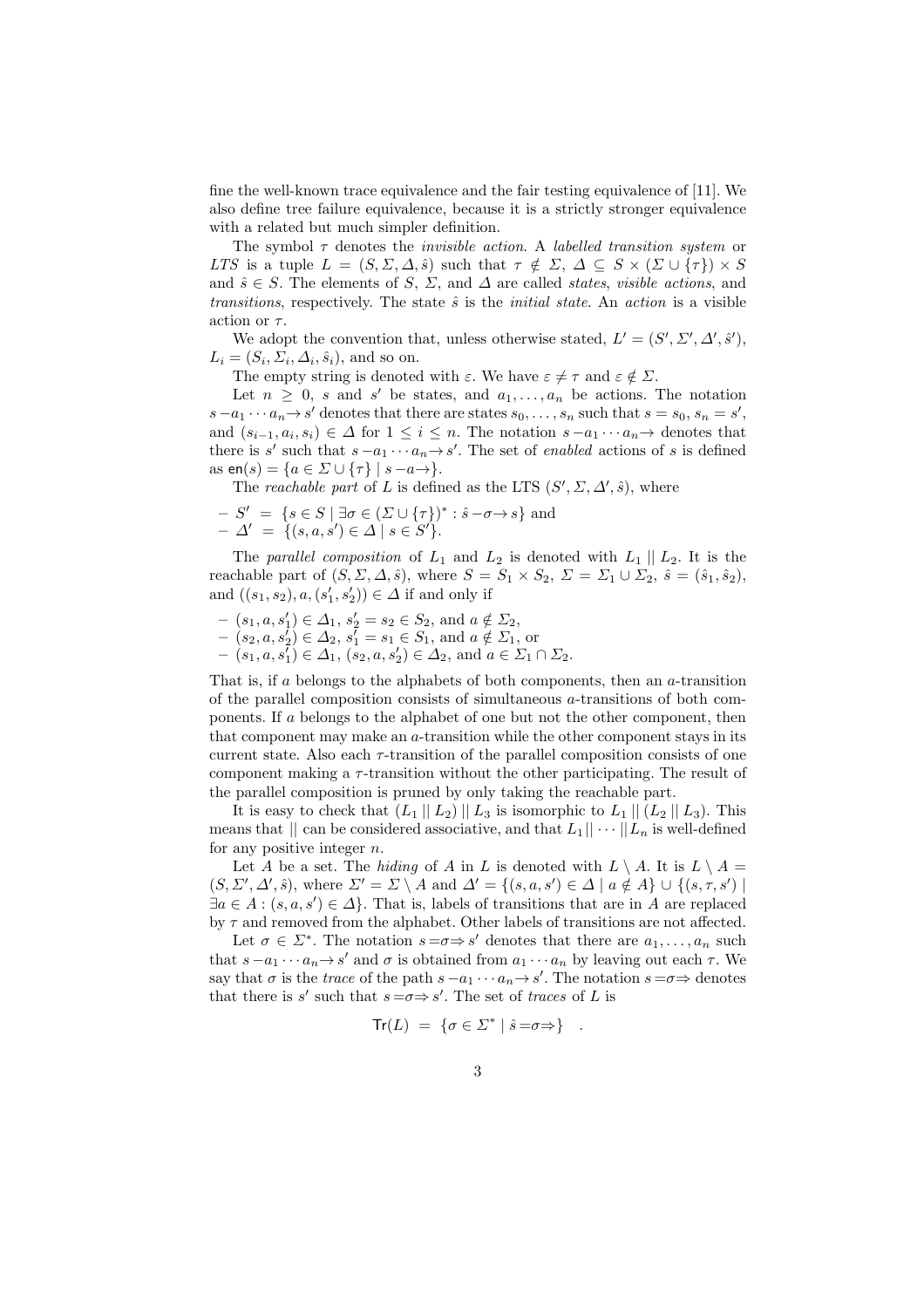The LTSs  $L_1$  and  $L_2$  are *trace equivalent* if and only if  $\Sigma_1 = \Sigma_2$  and  $Tr(L_1)$  $\mathsf{Tr}(L_2)$ .

Let L be an LTS,  $K \subseteq \Sigma^+$ , and  $s \in S$ . The state s refuses K if and only if for every  $\sigma \in K$  we have  $\neg(s = \sigma \Rightarrow)$ . For example,  $\hat{s}$  refuses K if and only if  $K \cap Tr(L) = \emptyset$ . Because  $s = \epsilon \Rightarrow$  holds vacuously for every state s, this definition is equivalent to what would be obtained with  $K \subseteq \Sigma^*$ . The pair  $(\sigma, K) \in \Sigma^* \times 2^{\Sigma^+}$ is a *tree failure* of L, if and only if there is  $s \in S$  such that  $\hat{s} = \sigma \Rightarrow s$  and s refuses K. The set of tree failures of L is denoted with  $\mathsf{Tf}(L)$ . The LTSs  $L_1$  and  $L_2$  are *tree failure equivalent* if and only if  $\Sigma_1 = \Sigma_2$  and  $\mathsf{Tf}(L_1) = \mathsf{Tf}(L_2)$ .

To define the main equivalence of this publication, we also need the following notation: For  $\rho \in \Sigma^*$  and  $K \subseteq \Sigma^*$ , we write  $\rho^{-1}K$  for  $\{\pi \mid \rho \pi \in K\}$  and call  $\rho$ a *prefix* of K if  $\rho^{-1}K \neq \emptyset$ .

**Definition 1.** *The LTSs*  $L_1$  *and*  $L_2$  *are* fair testing equivalent *if and only if* 

- *1.*  $\Sigma_1 = \Sigma_2$ ,
- 2. if  $(\sigma, K) \in \mathsf{Tf}(L_1)$ , then either  $(\sigma, K) \in \mathsf{Tf}(L_2)$  *or there is a prefix*  $\rho$  *of* K *such that*  $(\sigma \rho, \rho^{-1} K) \in \mathsf{Tf}(L_2)$ *, and*
- *3. Part 2 holds with the roles of* L<sup>1</sup> *and* L<sup>2</sup> *swapped.*

If  $K \neq \emptyset$ , then the first option " $(\sigma, K) \in \mathsf{Tf}(L_2)$ " implies the other by letting  $\rho = \varepsilon$ . Therefore, the "either"-part could equivalently be written as " $K = \emptyset$  and  $(\sigma, \emptyset) \in \mathsf{Tf}(L_2)$ ". The way it has been written makes it easy to see that tree failure equivalence implies fair testing equivalence.

The definitions imply that if  $\sigma \in \text{Tr}(L_1)$ , then  $(\sigma, \emptyset) \in \text{Tr}(L_1)$ ,  $(\sigma, \emptyset) \in$  $Tf(L_2)$ , and  $\sigma \in Tr(L_2)$ . So fair testing equivalence implies trace equivalence.

## 3 The Trace-Preserving Strong Stubborn Set Method

The trace-preserving strong stubborn set method applies to LTS expressions of the form

$$
L = (L_1 || \cdots || L_m) \setminus A .
$$

To discuss the method, it is handy to first give indices to the  $\tau$ -actions of the  $L_i$ . Let  $\tau_1, \ldots, \tau_m$  be symbols that are distinct from each other and from all elements of  $\Sigma = \Sigma_1 \cup \cdots \cup \Sigma_m$ . For  $1 \leq i \leq m$ , we let  $\overline{L}_i = (S_i, \overline{\Sigma}_i, \overline{\Delta}_i, \hat{s}_i)$ , where

$$
- \bar{\Sigma}_i = \Sigma_i \cup \{\tau_i\} \text{ and } - \bar{\Delta}_i = \{(s, a, s') \mid a \in \Sigma_i \land (s, a, s') \in \Delta_i\} \cup \{(s, \tau_i, s') \mid (s, \tau, s') \in \Delta_i\}.
$$

The trace-preserving strong stubborn set method computes a reduced version of

$$
L' = (\bar{L}_1 || \cdots || \bar{L}_m) \setminus (A \cup \{\tau_1, \ldots, \tau_m\}) .
$$

For convenience, we define

$$
\begin{array}{rcl}\n- \bar{L} &=& \bar{L}_1 \, || \, \cdots \, || \, \bar{L}_m \, , \\
- \, V\, \, &= \, \Sigma \setminus A \, , \text{ and} \n\end{array}
$$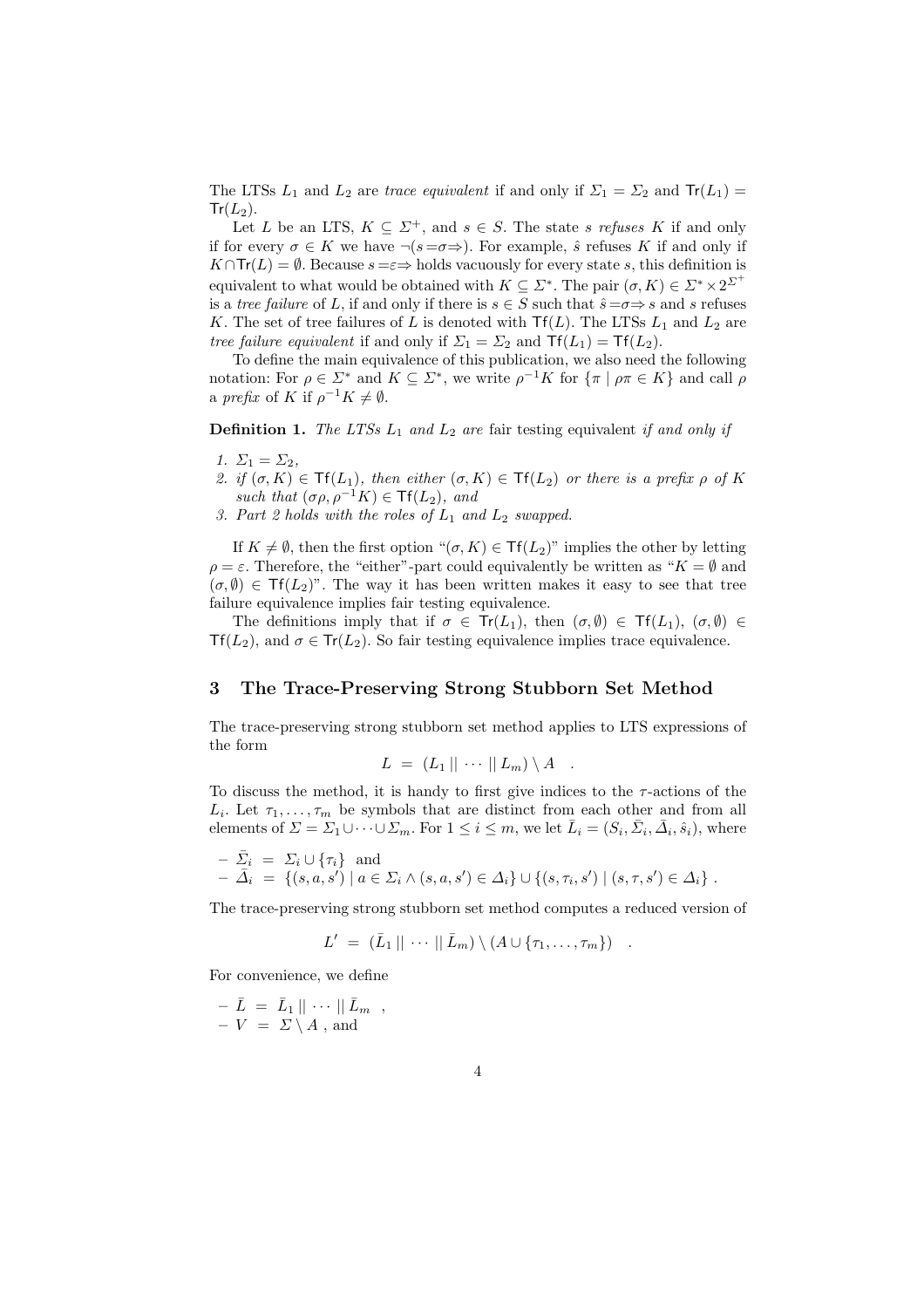

Fig. 1. Illustrating D1 (left) and D2 (right). The solid states and transition sequences are assumed to exist and the condition promises the existence of the dashed ones. The yellow part is in the reduced LTS, the rest is not necessarily

$$
- I = (\Sigma \cap A) \cup \{\tau_1, \ldots, \tau_m\} .
$$

Now we can write  $L' = (\bar{L}_1 || \cdots || \bar{L}_m) \setminus I = \bar{L} \setminus I$ .

It is obvious from the definitions that  $L'$  is the same LTS as  $L$ . The only difference between  $\bar{L}$  and  $L_1 || \cdots || L_m$  is that the  $\tau$ -transitions of the latter are  $\tau_i$ -transitions of the former, where i reveals the  $L_i$  from which the transition originates. The hiding of I makes them  $\tau$ -transitions again. We have  $V \cap I = \emptyset$ ,  $V \cup I = \overline{\Sigma} = \Sigma \cup \{\tau_1, \ldots, \tau_m\}$ , and  $\overline{L}$  has no  $\tau$ -transitions at all (although it may have  $\tau_i$ -transitions). Therefore, when discussing the trace-preserving strong stubborn set method, the elements of V and I are called *visible* and *invisible*, respectively.

The method is based on a function  $\mathcal T$  that assigns to each  $s \in S$  a subset of  $\overline{\Sigma}$ , called *stubborn set*. Before discussing the definition of  $\mathcal{T}$ , let us see how it is used. The stubborn set method computes a subset of  $S$  called  $S<sub>r</sub>$  and a subset of  $\Delta$  called  $\Delta_r$ . It starts by letting  $S_r = \{\hat{s}\}\$ and  $\Delta_r = \emptyset$ . For each s that it has put to  $S_r$  and for each  $a \in \mathcal{T}(s)$ , it puts to  $S_r$  every s' that satisfies  $(s, a, s') \in \overline{\Delta}$ (unless s' is already in  $S_r$ ). Furthermore, it puts  $(s, a', s')$  to  $\Delta_r$  (even if s' is already in  $S_r$ , where  $a' = \tau$  if  $a \in I$  and  $a' = a$  otherwise. The only difference to the computation of L' is that in the latter, every  $a \in \overline{\Sigma}$  is used instead of every  $a \in \mathcal{T}(s)$ .

The LTS  $L_r = (S_r, \Sigma, \Delta_r, \hat{s})$  is the *reduced* LTS, while  $L = L' = (S, \Sigma, \Delta, \hat{s})$ is the *full* LTS. We will refer to concepts in  $L_r$  with the prefix "r-", and to  $L$  with "f-". For instance, if  $s \in S_r$ , then s is an r-state. If, furthermore,  $s = \sigma \Rightarrow$  holds in  $L_r$  for no  $\sigma \in K$ , then s r-refuses K. Because  $S_r \subseteq S$  and  $\Delta_r \subseteq \Delta$ , every r-state is also an f-state and every r-trace is an f-trace. We will soon state conditions on  $\mathcal T$  that guarantee that also the opposite holds, that is, every f-trace is an r-trace.

Typically many different functions could be used as  $\mathcal T$ , and the choice between them involves trade-offs. Typically some function is easy and fast to compute, but tends to give worse reduction results (that is, bigger  $S_r$  and  $\Delta_r$ ) than another function. Therefore, we will not specify a unique function  $\mathcal{T}$ . Instead, in the remainder of this section we will only give four conditions that it must satisfy, and in the next section we will discuss how a reasonably good  $\mathcal T$  is computed quickly.

A function from states to subsets of  $\bar{\Sigma}$  qualifies as T if and only if for every  $s \in S_r$  it satisfies the four conditions below: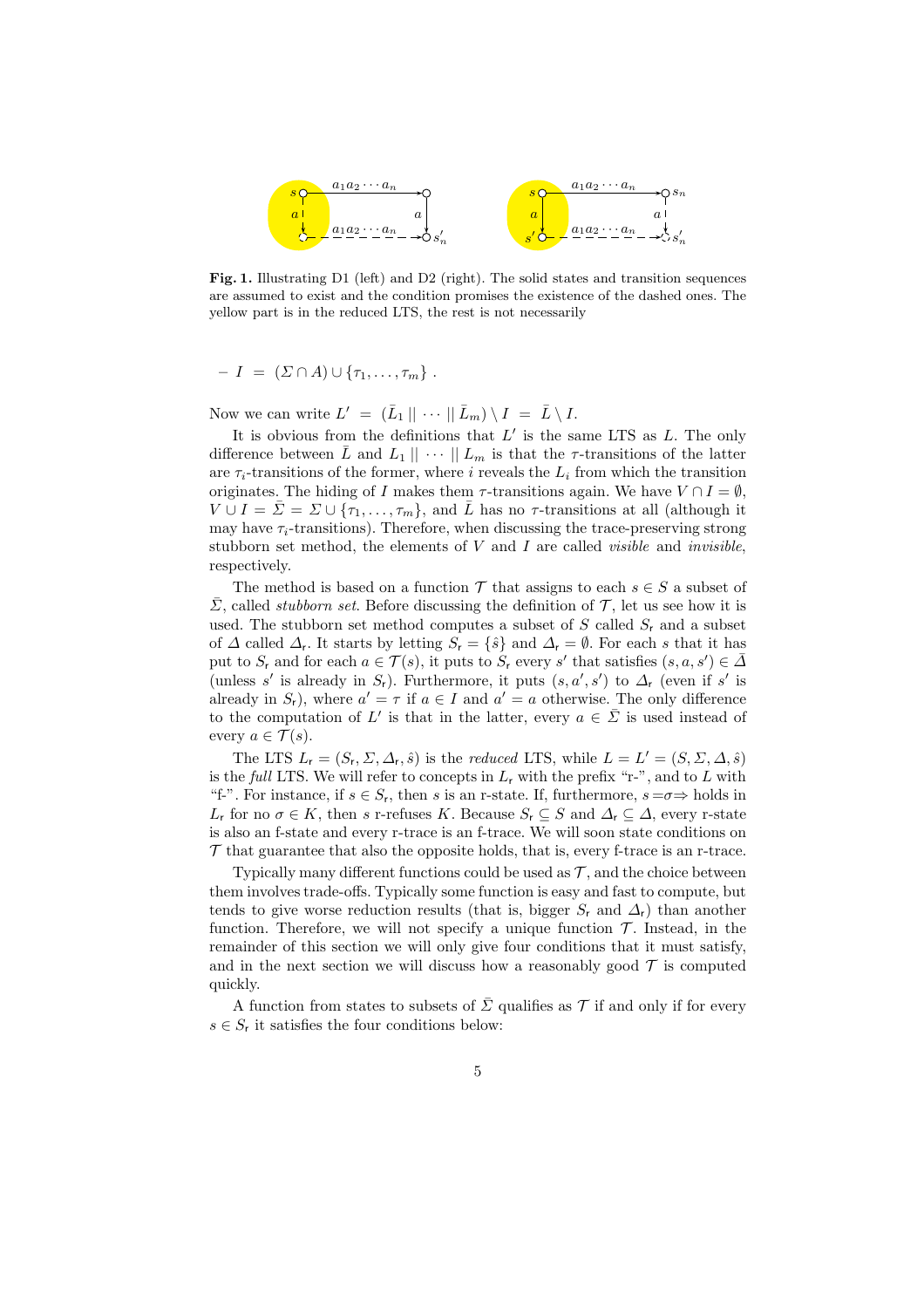- **D1** If  $a \in \mathcal{T}(s), a_1, \ldots, a_n$  are not in  $\mathcal{T}(s)$ , and  $s a_1 \cdots a_n a \rightarrow s'_n$ , then  $s - aa_1 \cdots a_n \rightarrow s'_n.$
- **D2** If  $a \in \mathcal{T}(s), a_1, \ldots, a_n$  are not in  $\mathcal{T}(s), s a \rightarrow s'$ , and  $s a_1 \cdots a_n \rightarrow s_n$ , then there is  $s'_n$  such that  $s' - a_1 \cdots a_n \rightarrow s'_n$  and  $s_n - a \rightarrow s'_n$ .
- V If  $\mathcal{T}(s) \cap V \cap \text{en}(s) \neq \emptyset$ , then  $V \subseteq \mathcal{T}(s)$ .
- S For each  $a \in V$  there is an r-state  $s_a$  and an r-path from s to  $s_a$  such that  $a \in \mathcal{T}(s_a)$ .

Intuitively, D1 says two things. First, it says that a sequence of actions that are not in the current stubborn set  $(a_1 \cdots a_n)$  in the definition) cannot enable an action that is in the current stubborn set  $(a$  in the definition). That is, disabled actions in a stubborn set remain disabled while actions outside the set occur. Second, together with D2 it says that the enabled actions inside the current stubborn set are in a certain kind of a commutativity relation with enabled sequences of outside actions. In theories where actions are deterministic (that is, for every s, s<sub>1</sub>, s<sub>2</sub>, and a, s –a→ s<sub>1</sub> and s –a→ s<sub>2</sub> imply s<sub>1</sub> = s<sub>2</sub>), the then-part of D2 is usually written simply as  $s_n - a \rightarrow$ . It, D1, and determinism imply our current version of D2. However, we do not assume that actions are deterministic.

Certain partial-order semantic models of concurrency use a so-called independence relation [8]. Unlike in the present study, actions are assumed to be deterministic. If  $a_1$  and  $a_2$  are independent, then (1) if  $s - a_1 \rightarrow s_1$  and  $s - a_2 \rightarrow s_2$ , then there is an s' such that  $s_1 - a_2 \rightarrow s'$  and  $s_2 - a_1 \rightarrow s'$ ; (2) if  $s - a_1 a_2 \rightarrow$  then  $s-a_2\rightarrow$ ; and (3) if  $s-a_2a_1\rightarrow$  then  $s-a_1\rightarrow$ . It is often claimed that ample, persistent, and stubborn set methods rely on an independence relation. This is why they are classified as "partial-order methods". In reality, they rely on various strictly weaker relations. For instance, even if determinism is assumed, D1 and D2 do not imply independence of  $a_1$  from a, because they fail to yield (3).

The names D1 and D2 reflect the fact that together with a third condition called D0, they guarantee that the reduced LTS has precisely the same terminal states – also known as deadlocks – as the full LTS. D0 is not needed in the present method, because now the purpose is not to preserve deadlocks but traces. However, because we do not yet have an implementation that has been optimized to the present method, in our experiments in Section 7 we used a tool that relies on D0 and implements it. Therefore, we present its definition:

**D0** If en(s)  $\neq \emptyset$ , then  $\mathcal{T}(s) \cap$  en(s)  $\neq \emptyset$ .

That is, if s is not a deadlock, then  $\mathcal{T}(s)$  contains an enabled action. We skip the (actually simple) proof that D0, D1, and D2 guarantee that deadlocks are preserved, see [15].

The condition V says that if the stubborn set contains an enabled visible action, then it contains all visible actions (also disabled ones). It guarantees that the reduction preserves the ordering of visible actions, in a sense that will become clear in the proof of Lemma 3.

The function  $\mathcal{T}_{\emptyset}$  that always returns the empty set satisfies D1, D2, and V. Its use as  ${\mathcal T}$  would result in a reduced LTS that has one state and no transitions.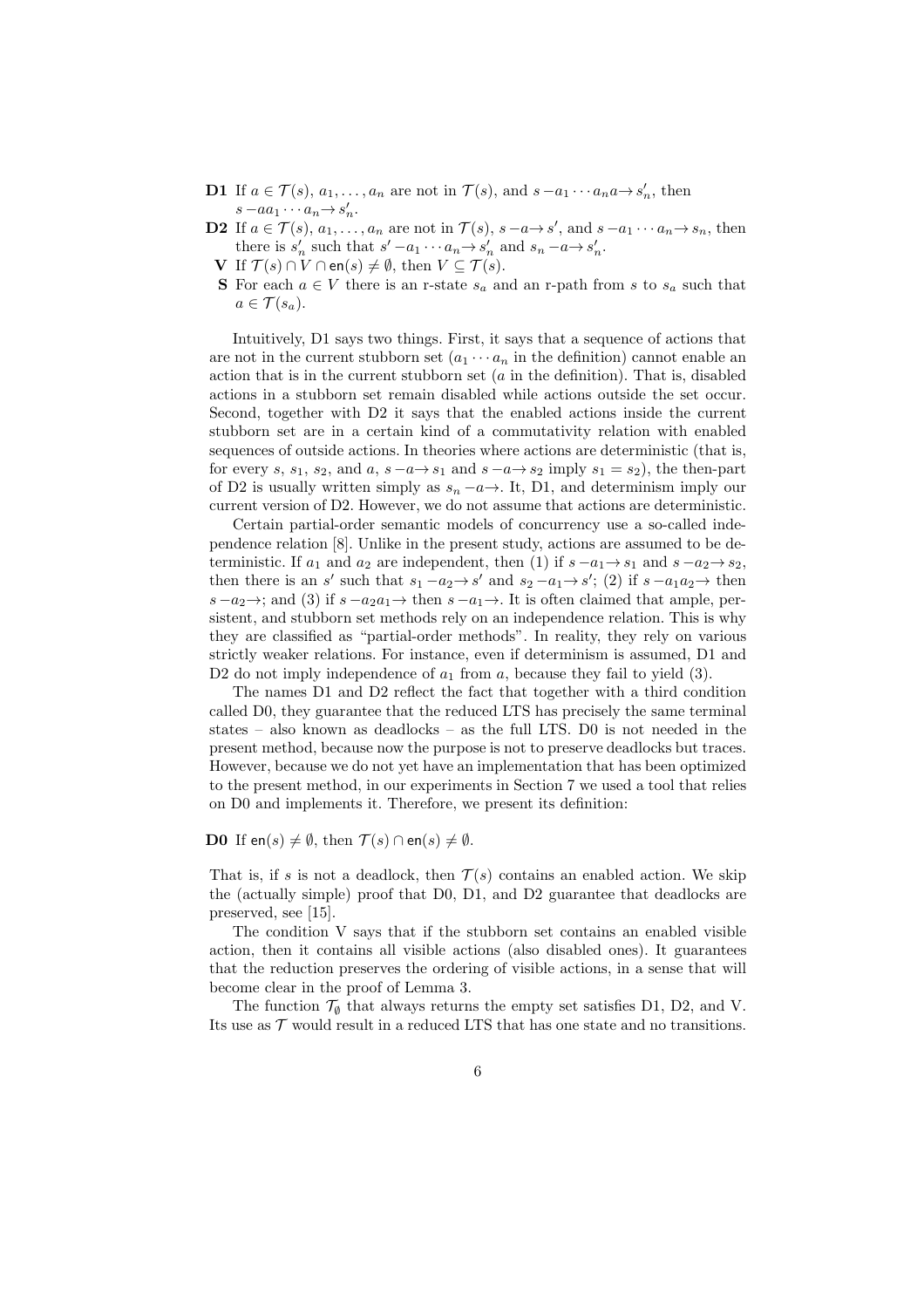It is thus obvious that D1, D2, and V alone do not guarantee that the reduced LTS has the same traces as the full LTS.

The condition S forces the method to investigate, intuitively speaking, everything that is relevant for the preservation of the traces. It does that by guaranteeing that every visible action is taken into account, not necessarily in the current state but necessarily in a state that is r-reachable from the current state. Taking always all visible actions into account in the current state would make the reduction results much worse. The name is S because, historically, a similar condition was first used to guarantee the preservation of what is called safety properties in the linear temporal logic framework. Again, the details of how S does its job will become clear in the proof of Lemma 3.

If  $V = \emptyset$ , then  $\mathcal{T}_{\emptyset}$  satisfies also S. Indeed, then  $Tr(L) = {\varepsilon} = Tr(L_r)$  even if  $L_r$  is the one-state LTS that has no transitions. That is, if  $V = \emptyset$ , then  $\mathcal{T}_{\emptyset}$ satisfies the definition and yields ideal reduction results.

No matter what V is, the function  $\mathcal{T}(s) = \overline{\Sigma}$  always satisfies D1, D2, V, and S. However, it does not yield any reduction. The problem of computing sets that satisfy D1, D2, V, and S and do yield reduction will be discussed in Section 4. In Section 6 we prove that D1, D2, V, and S guarantee that the reduced LTS is fair testing equivalent (and thus also trace equivalent) to the full LTS.

## 4 On Computing Trace-Preserving Stubborn Sets

To make the abstract theory in the remainder of this publication more concrete, we present in this section one new good way of computing sets that satisfy D1, D2, V, and S. It is based on earlier ideas but has been fine-tuned for the present situation. We emphasize that it is not the only good way. Other possibilities have been discussed in [16, 19], among others.

Because the expression under analysis is of the form  $(\bar{L}_1 \parallel \cdots \parallel \bar{L}_m) \setminus I$ , its states are of the form  $(s_1, \ldots, s_m)$ , where  $s_i \in L_i$  for each  $1 \leq i \leq m$ . We employ the notation  $en_i(s_i) = \{a \mid \exists s_i' : (s_i, a, s_i') \in \Delta_i\}$ , that is, the set of actions that are enabled in  $s_i$  in  $L_i$ . We have  $\tau \notin en_i(s_i) \subseteq \bar{\Sigma}_i = \Sigma_i \cup \{\tau_i\}$ . Furthermore, if  $a \notin en(s)$ , then there is at least one i such that  $a \in \overline{\Sigma}_i$  and  $a \notin en_i(s_i)$ . Let  $dis(s, a)$  denote the smallest such i.

We start by presenting a sufficient condition for D1 and D2 that does not refer to other states than the current.

**Theorem 2.** Assume that the following hold for  $s = (s_1, \ldots, s_m)$  and for every  $a \in \mathcal{T}(s)$ :

*1.* If  $a \notin en(s)$ , then there is i such that  $a \in \overline{\Sigma}_i$  and  $a \notin en_i(s_i) \subseteq \mathcal{T}(s)$ . 2. If  $a \in en(s)$ , then for every *i* such that  $a \in \overline{\Sigma}_i$  we have  $en_i(s_i) \subseteq \mathcal{T}(s)$ .

*Then*  $\mathcal{T}(s)$  *satisfies D1 and D2.* 

*Proof.* Let  $a_1 \notin \mathcal{T}(s), \ldots, a_n \notin \mathcal{T}(s)$ .

Let first  $a \notin en(s)$ . By 1, there is i such that  $L_i$  disables a and  $en_i(s_i) \subset \mathcal{T}(s)$ . To enable a, it is necessary that  $L_i$  changes its state. It requires that some action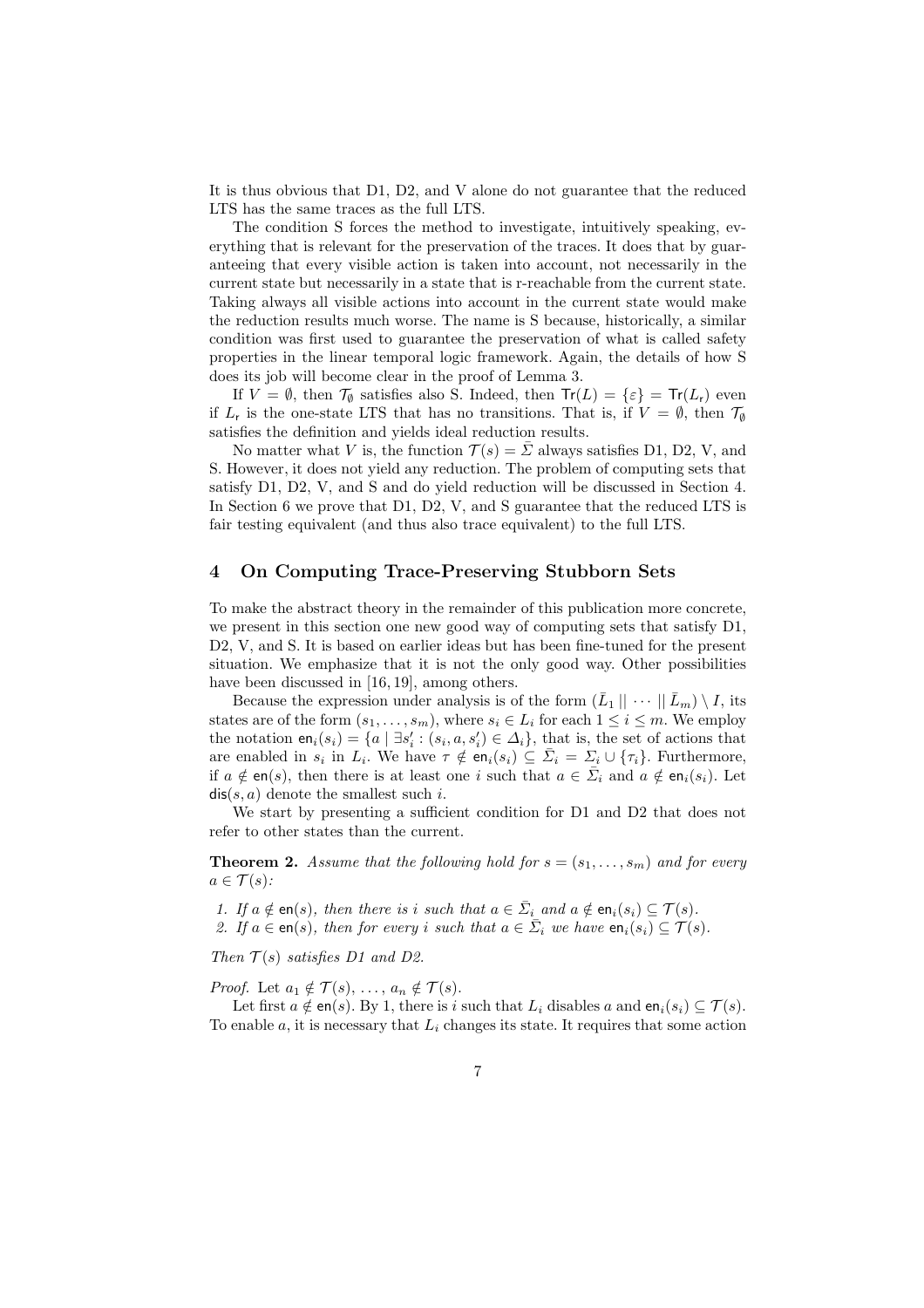in en<sub>i</sub>(s<sub>i</sub>) occurs. They are all in  $\mathcal{T}(s)$ . This implies that  $s - a_1 \cdots a_n a \rightarrow$  cannot hold. Obviously  $s - a \rightarrow$  does not hold either. So both D1 and D2 are vacuously true.

Let now  $a \in \text{en}(s)$ . Our next goal is to show that there are no  $1 \leq i \leq n$ and  $1 \leq j \leq m$  such that both  $a \in \overline{\Sigma}_j$  and  $a_i \in \overline{\Sigma}_j$ . To derive a contradiction, consider a counterexample where i has the smallest possible value. So none of  $a_1, \ldots, a_{i-1}$  is in  $\bar{\Sigma}_j$ . If  $s - a_1 \cdots a_n \rightarrow$ , then there is s' such that  $s-a_1\cdots a_{i-1}\rightarrow s'-a_i\rightarrow$ . Obviously  $a_i \in \text{en}_j(s'_j)$ . This implies  $a_i \in \text{en}_j(s_j)$ , because  $L_j$  does not move between s and s', because none of  $a_1, \ldots, a_{i-1}$  is in  $\bar{\Sigma}_j$ . By 2, en<sub>j</sub> $(s_i) \subseteq \mathcal{T}(s)$ . This contradicts  $a_i \notin \mathcal{T}(s)$ .

This means that the  $L_i$  that participate in a are disjoint from the  $L_i$  that participate in  $a_1 \cdots a_n$ . From this D1 and D2 follow by well-known properties of the parallel composition operator. □

Theorem 2 makes it easy to represent a sufficient condition for D1 and D2 as a directed graph that depends on the current state s. The set of the vertices of the graph is  $\bar{\Sigma}$ . There is an edge from  $a \in \bar{\Sigma}$  to  $b \in \bar{\Sigma}$ , denoted with  $a \rightsquigarrow b$ , if and only if either  $a \notin en(s)$  and  $b \in en_i(s_i)$  where  $i = dis(s, a)$ , or  $a \in en(s)$ and there is i such that  $a \in \overline{\Sigma}_i$  and  $b \in en_i(s_i)$ . By the construction, if  $\mathcal{T}(s)$  is closed under the graph (that is, for every a and b, if  $a \in \mathcal{T}(s)$  and  $a \rightsquigarrow b$ , then  $b \in \mathcal{T}(s)$ , then  $\mathcal{T}(s)$  satisfies D1 and D2.

It is not necessary for correctness to use the smallest  $i$ , when more than one  $L_i$  disables a. The choice to use the smallest i was made to obtain a fast algorithm. An alternative algorithm (called *deletion algorithm* in [16]) is known that exploits the freedom to choose any  $i$  that disables  $a$ . It has the potential to yield smaller reduced LTSs than the algorithm described in this section. On the other hand, it consumes more time per constructed state.

Furthermore, the condition in Theorem 2 is not the weakest possible, as shown by the following useful observation: Assume  $\alpha$  writes to a finite-capacity fifo  $L_f$ ,  $\bar{a}$  reads from it, and they have no other  $L_i$  in common; although  $\bar{\Sigma}_f$  links them, we need not declare  $a \rightarrow \overline{a}$  when a is enabled, and we need not declare  $\bar{a} \rightarrow a$  when  $\bar{a}$  is enabled, since they commute if both are enabled. Trying to make the condition as weak as possible would have made it very hard to read.

It is trivial to also take the condition V into account in the graph representation of the stubborn set computation problem. It suffices to add the edge  $a \rightarrow b$ from each  $a \in V \cap en(s)$  to each  $b \in V$ .

Let " $\rightsquigarrow$ "" denote the reflexive transitive closure of " $\rightsquigarrow$ ". By the definitions, if  $a \in \overline{\Sigma}$ , then  $\{b \mid a \leadsto^* b\}$  satisfies D1, D2, and V. We denote it with  $\textsf{clsr}(a)$ . It can be computed quickly with well-known elementary graph search algorithms. However, we can do better.

The better algorithm is denoted with  $\mathsf{esc}(a)$ , for "enabled strong component". Applied at some state  $s$ , it uses  $a$  as the starting point of a depth-first search in  $(\bar{\Sigma}, \llcorner \leadsto \llcorner)$ . During the search, the strong components (i.e., the maximal strongly connected subgraphs) of  $(\bar{\Sigma}, \llbracket \sim \rangle)$  are recognized using Tarjan's algorithm [12, 4]. It recognizes each strong component at the time of backtracking from it. When  $\csc(a)$  finds a strong component C that contains an action enabled at s,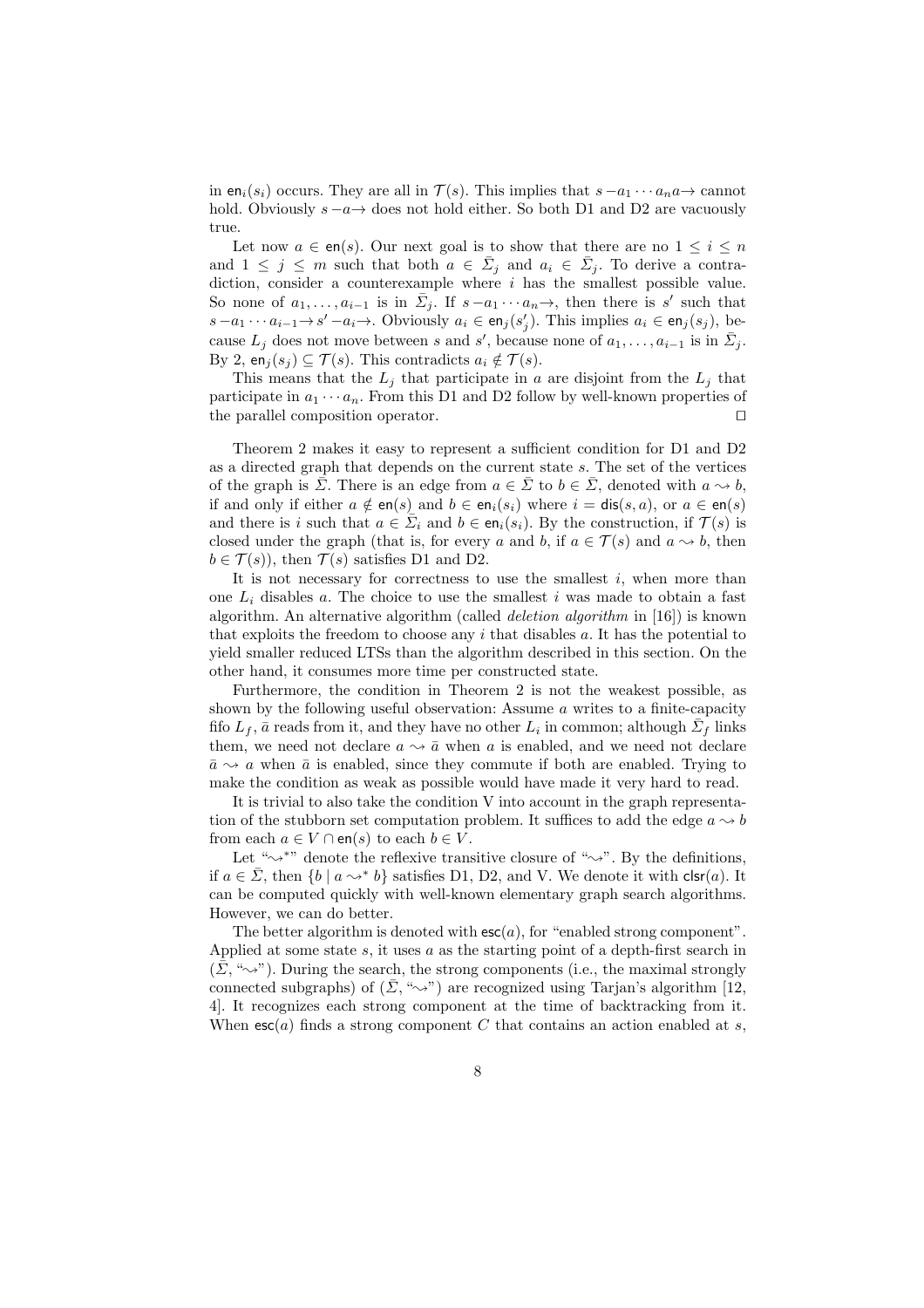it stops and returns  $C$  as the result; note that  $a$  might not be in  $C$ . In principle, the result should also contain actions that are reachable from C but are not in C. However, they are all disabled, so leaving them out does not change  $L_r$ , which we are really interested in. If  $\mathsf{esc}(a)$  does not find such a strong component, it returns ∅.

Obviously  $\mathsf{esc}(a) \subseteq \mathsf{clsr}(a)$ . So  $\mathsf{esc}(a)$  has potential for better reduction results. Tarjan's algorithm adds very little overhead to depth-first search. Therefore,  $\sec(a)$  is never much slower than  $\csc(a)$ . On the other hand, it may happen that  $\csc(a)$  finds a suitable strong component early on, in which case it is much faster than  $\textsf{clsr}(a)$ .

To discuss the implementation of S, let  $V = \{a_1, \ldots, a_{|V|}\}\.$  Let  $S(s, i)$  denote that there is an  $s_i$  and an r-path from s to  $s_i$  such that  $a_i \in \mathcal{T}(s_i)$ . Our algorithm constructs  $L_r$  in depth-first order. The *root* of a strong component  $C$  of  $L_r$  is the state in  $C$  that was found first. Our algorithm recognizes the roots with Tarjan's algorithm. In each root  $s_C$ , it enforces  $S(s_C, i)$  for each  $1 \leq i \leq n$  in a manner which is discussed below. This suffices, because if  $S(s, i)$  holds for one state in a strong component, then it clearly holds for every state in the component.

Each state s has an attribute  $\nu$  such that if  $\nu > |V|$ , then  $S(s, i)$  is known to hold for  $a_1, \ldots, a_{\nu-|V|}$ . When a state is processed for the first time, its  $\nu$  value is set to 1 and  $\sec(a_1)$  is used as its stubborn set. When the algorithm is about to backtrack from a root  $s_C$ , it checks its  $\nu$  value. The algorithm actually backtracks from a root only when  $\nu = 2|V|$ . Otherwise it increments  $\nu$  by one. Then it extends  $\mathcal{T}(s_C)$  by  $\mathsf{esc}(a_{\nu})$  if  $\nu \leq |V|$ , and by  $\mathsf{clsr}(a_{\nu-|V|})$  if  $|V| < \nu \leq 2|V|$ . The extension may introduce new outgoing transitions for  $s_C$ , and  $s_C$  may cease from being a root. If  $s_C$  remains a root, then its  $\nu$  eventually grows to  $2|V|$  and S holds for  $s_C$ . The purpose of making  $\mathcal{T}(s_C)$  grow in steps with esc-sets first is to obtain as small a stubborn set as possible, if  $s<sub>C</sub>$  ceases from being a root.

During the depth-first search, information on  $\nu$ -values is backward propagated and the maximum is kept. This way, if  $s<sub>C</sub>$  ceases from being a root, the new root benefits from the work done at  $s<sub>C</sub>$ . Furthermore, non-terminal strong components automatically get  $\nu = 2|V|$ . To exploit situations where  $V \subseteq \mathcal{T}(s)$ by condition V, if a visible action is in  $en(s) \cap T(s)$ , then the algorithm makes the  $\nu$  value of s be 2|V|.

Unfortunately, we do not yet have an implementation of this algorithm. Therefore, in our experiments in Section 7 we used a trick. A system is *always may-terminating* if and only if, from every reachable state, the system is able to reach a deadlock. For each deadlock s, we can pretend that  $\mathcal{T}(s) = \overline{\Sigma}$  and thus that  $V \subseteq \mathcal{T}(s)$ , because  $\mathcal{T}(s)$  contains no enabled actions no matter how we choose it. This implies that S holds automatically for always may-terminating systems. In [17] it was proven that if, instead of S, the condition D0 is used, then it is easy to check from the reduced LTS whether the system is always may-terminating. So we will use the following new approach in Section 7:

<sup>1.</sup> Try to make the system always may-terminating.

<sup>2.</sup> Construct  $L_r$  obeying D0, D1, D2, and V.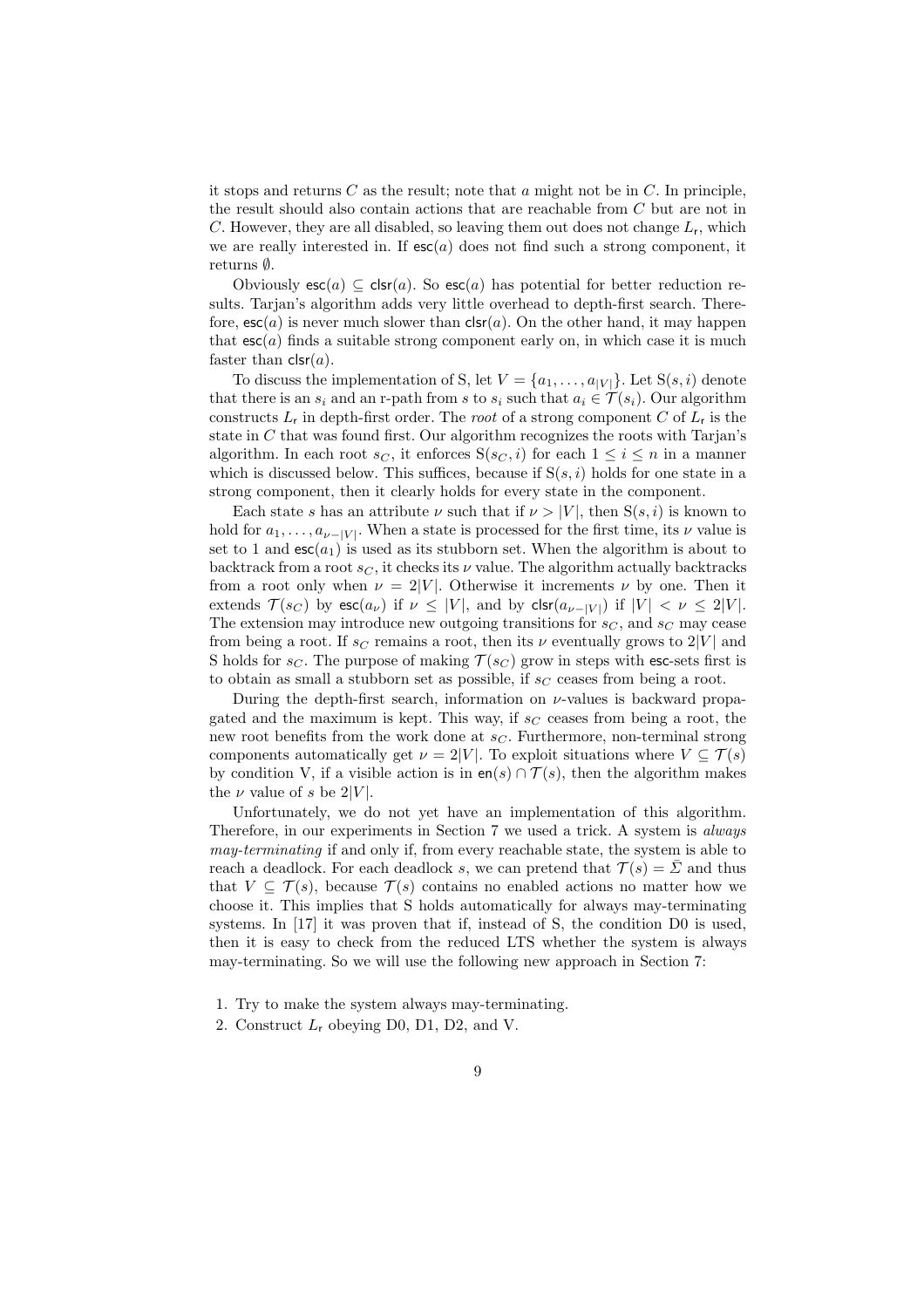3. If  $L_r$  is always may-terminating, then extract a reduced LTS for the original system as will be described in Section 7. Otherwise, go back to 1.

Stubborn sets obeying D0, D1, D2, and V can be computed by, in each state that is not a deadlock, choosing an enabled a and computing  $\csc(a)$ .

# 5 On the Performance of Various Conditions

The goal of aps set methods is to alleviate the state explosion problem. Therefore, reducing the size of the state space is a main issue. However, if the reduction introduces too much additional work per preserved state, then time is not saved. Therefore, also the cost of computing the aps set is important. Also the software engineering issue plays a role. Very little is known on the practical performance of ideas that have the biggest theoretical reduction potential (such as weak stubborn sets and the deletion algorithm, see [16]), because they are complicated to implement, so very few experiments have been made.

Often a state has more than one aps set. Let  $T_1$  and  $T_2$  be two of them and let  $\mathcal{E}(T_1)$  and  $\mathcal{E}(T_2)$  be the sets of enabled transitions in  $T_1$  and  $T_2$ . It is obvious that if the goal is to preserve deadlocks and if  $\mathcal{E}(T_1) \subseteq \mathcal{E}(T_2)$ , then  $T_1$  can lead to better but cannot lead to worse reduction results than  $T_2$ .

We are not aware of any significant result on the question which should be chosen,  $T_1$  or  $T_2$ , if both are aps,  $\mathcal{E}(T_1) \not\subseteq \mathcal{E}(T_2)$ , and  $\mathcal{E}(T_2) \not\subseteq \mathcal{E}(T_1)$ . Let us call it the *non-subset choice problem*. Already [14] gave an example where always choosing the set with the smallest number of enabled transitions does not yield the best reduction result.

We now demonstrate that the order in which the components of a system are given to a tool can have a tremendous effect on the running time and the size of the reduced state space. Assume that  $L_1 || \cdots || L_m$  has deadlocks. Consider  $L_1 || \cdots || L_m ||_{\infty}$   $\sim$  This extended system has no deadlocks. If the deadlockpreserving stubborn set method always investigates the added  $\Diamond \varphi \tau$  last, then it finds the deadlocks of the original system in the original fashion, finds that the added  $\tau$ -transition is enabled in them, and eventually concludes that the system has no deadlocks. So it does approximately the same amount of work as it does with  $L_1 || \cdots || L_m$ . If the method happens to investigate the added  $\tau$ -transition first, it gets back to the initial state. D0, D1, and D2 do not tell it to investigate anything else. So it stopped extremely quickly, after constructing only one state.

For this and other reasons, measurements are not as reliable for comparing different methods as we would like them to be.

Technically, optimal sets could be defined as those (not necessarily aps) sets of enabled transitions that yield the smallest reduced state space that prerserves the deadlocks. Unfortunately, it was shown in [19] that finding subsets of transitions of a 1-safe Petri net that are optimal in this sense is at least as hard as testing whether the net has a deadlock. Another similar result was proven in [2, p. 154]. Therefore, without additional assumptions, optimal sets are too hard to find.

This negative result assumes that optimality is defined with respect to all possible ways of obtaining information on the behaviour of the system. Indeed,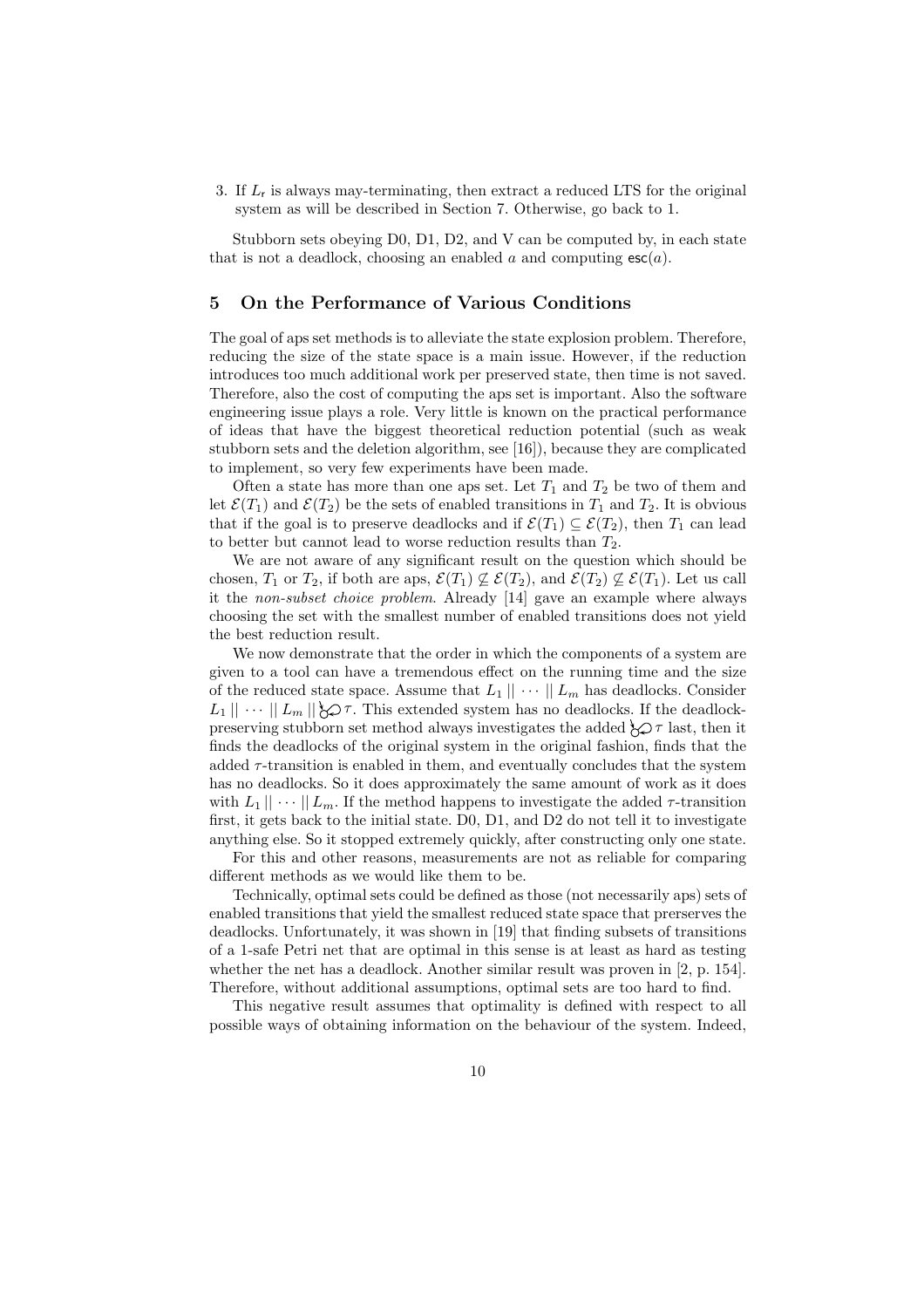

Fig. 2. Transitions are tried in the order of their indices until one is found that does not close a cycle. If such a transition is not found, then all transitions are taken

optimal sets can be found by first constructing and investigating the full state space. Of course, aps set methods do not do so, because constructing the full state space is what they try to avoid. In [19], a way of obtaining information was defined such that most (but not all) deadlock-preserving aps set methods conform to it. Using non-trivial model-theoretic reasoning, it was proven in [19] that, in the case of 1-safe Petri nets, the best possible (not necessarily aps) sets that can be obtained in this context are of the form  $\mathcal{E}(T_s)$ , where  $T_s$  is stubborn. In this restricted but nevertheless meaningful sense, stubborn sets are optimal.

The situation is much more complicated when preserving other properties than deadlocks. We only discuss one difficulty. Instead of S, [2, p. 155] assumes that the reduced state space is constructed in depth-first order and tells to choose an aps set that does not close a cycle if possible, and otherwise use all enabled transitions. Figure 2 shows an example where this condition leads to the construction of all reachable states, although the processes do not interact at all. With S and some additional tricks, this problem can be avoided in this example. However, far too little is known on this problem area.

The approach in Sections 4 and 7 that does not use S is entirely free of this difficulty. This is one reason why it seems very promising.

In general, it is reasonable to try to find as weak conditions as possible in place of D1, V, S, and so on, because the weaker a condition is, the more potential it has for good reduction results. Because of the non-subset choice problem and other similar problems, it is not certain that the potential can be exploited in practice. However, if the best set is ruled out already by the choice of the condition, then it is certain that it cannot be exploited.

For instance, instead of V, [2, p. 149] requires that if  $\mathcal{T}(s) \cap V \cap en(s) \neq \emptyset$ . then  $\mathcal{T}(s)$  must contain all enabled transitions. This condition is strictly stronger than V and thus has less potential for reduction. Furthermore, the algorithm in Section 4 can exploit the additional potential of V at least to some extent.

This also illustrates why stubborn sets are defined such that they may contain disabled transitions. The part  $V \subset \mathcal{T}(s)$  in the definition of condition V could not be formulated easily, or perhaps not at all, if  $\mathcal{T}(s)$  cannot contain disabled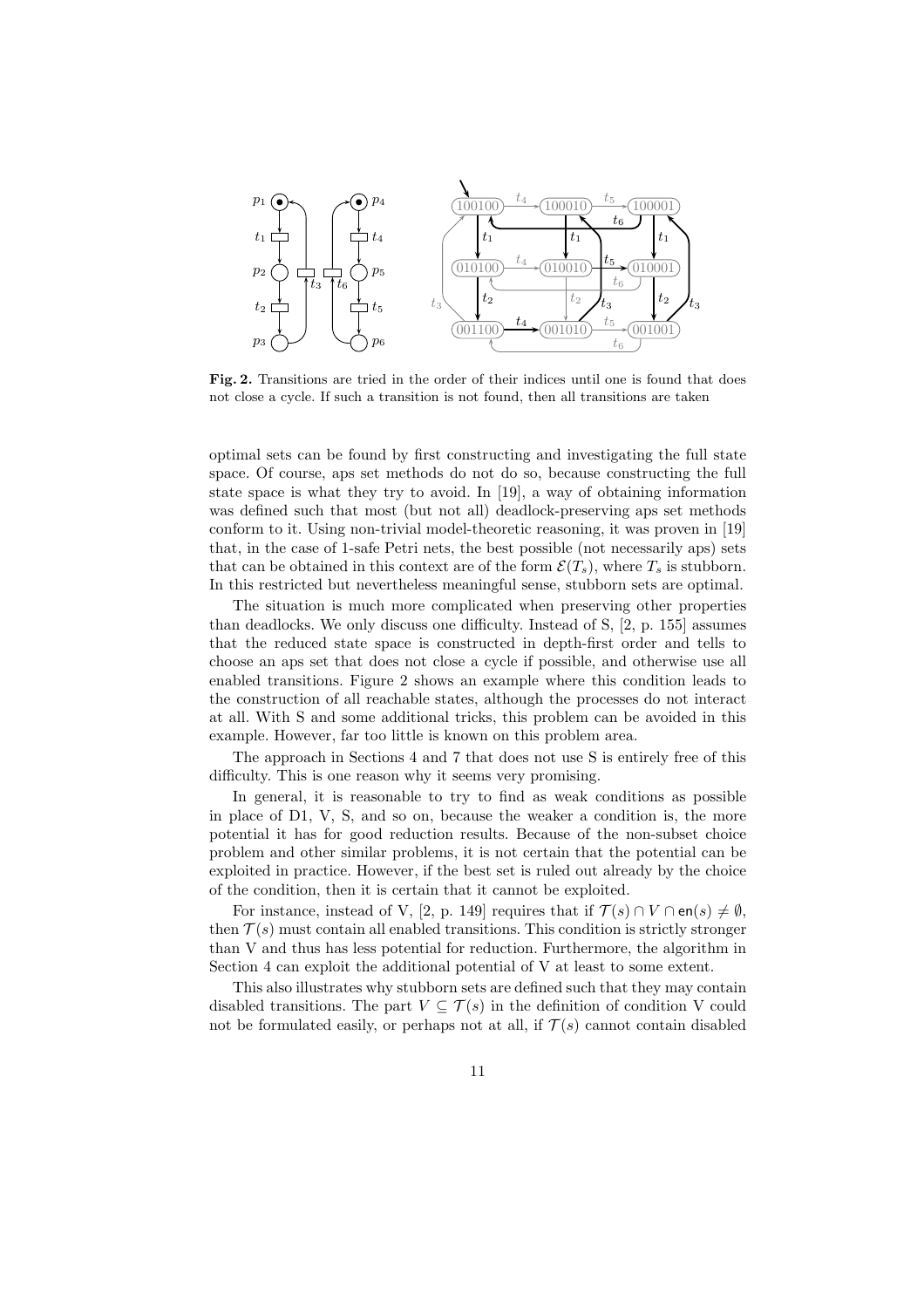

Fig. 3. Illustrating Lemma 3 (left) and Lemma 4 (right)

transitions. The following example reveals both that  $V \cap en(s) \subseteq T(s)$  does not work and that V yields better reduction than the condition in [2]:

$$
(\mathcal{A}_{\mathcal{A}}\mathcal{A}_{\mathcal{A}}\mathcal{A}_{\mathcal{A}}\mathcal{A}_{\mathcal{A}}\|_{\mathcal{A}}\mathcal{A}_{\mathcal{A}}\mathcal{A}_{\mathcal{A}}\mathcal{A}_{\mathcal{A}}\mathcal{A}_{\mathcal{A}}\mathcal{A}_{\mathcal{A}}\|_{\mathcal{A}}\mathcal{A}_{\mathcal{A}}\|_{\mathcal{A}}\mathcal{A}_{\mathcal{A}}\|_{\mathcal{A}}\|_{\mathcal{A}}\|_{\mathcal{A}}\|_{\mathcal{A}}\|_{\mathcal{A}}\|_{\mathcal{A}}\|_{\mathcal{A}}\|_{\mathcal{A}}\|_{\mathcal{A}}\|_{\mathcal{A}}\|_{\mathcal{A}}\|_{\mathcal{A}}\|_{\mathcal{A}}\|_{\mathcal{A}}\|_{\mathcal{A}}\|_{\mathcal{A}}\|_{\mathcal{A}}\|_{\mathcal{A}}\|_{\mathcal{A}}\|_{\mathcal{A}}\|_{\mathcal{A}}\|_{\mathcal{A}}\|_{\mathcal{A}}\|_{\mathcal{A}}\|_{\mathcal{A}}\|_{\mathcal{A}}\|_{\mathcal{A}}\|_{\mathcal{A}}\|_{\mathcal{A}}\|_{\mathcal{A}}\|_{\mathcal{A}}\|_{\mathcal{A}}\|_{\mathcal{A}}\|_{\mathcal{A}}\|_{\mathcal{A}}\|_{\mathcal{A}}\|_{\mathcal{A}}\|_{\mathcal{A}}\|_{\mathcal{A}}\|_{\mathcal{A}}\|_{\mathcal{A}}\|_{\mathcal{A}}\|_{\mathcal{A}}\|_{\mathcal{A}}\|_{\mathcal{A}}\|_{\mathcal{A}}\|_{\mathcal{A}}\|_{\mathcal{A}}\|_{\mathcal{A}}\|_{\mathcal{A}}\|_{\mathcal{A}}\|_{\mathcal{A}}\|_{\mathcal{A}}\|_{\mathcal{A}}\|_{\mathcal{A}}\|_{\mathcal{A}}\|_{\mathcal{A}}\|_{\mathcal{A}}\|_{\mathcal{A}}\|_{\mathcal{A}}\|_{\mathcal{A}}\|_{\mathcal{A}}\|_{\mathcal{A}}\|_{\mathcal{A}}\|_{\mathcal{A}}\|_{\mathcal{A}}\|_{\mathcal
$$

### 6 The Fair Testing Equivalence Preservation Theorem

In this section we assume that  $L_{r} = (S_{r}, \Sigma, \Delta_{r}, \hat{s})$  has been constructed with the trace-preserving strong stubborn set method, that is, obeying D1, D2, V, and S. We show that  $L_r$  is fair testing equivalent to L, where  $L = (S, \Sigma, \Delta, \hat{s})$  denotes the corresponding full LTS, based on a series of lemmata.

**Lemma 3.** *Assume that*  $n \in \mathbb{N}$ *,*  $s_n \in S_r$ *,*  $s'_n \in S$ *,*  $\varepsilon \neq \sigma_n \in V^*$ *, and there is an f-path of length n from*  $s_n$  *to*  $s'_n$  *such that its trace is*  $\sigma_n$ *. There are*  $s_{n-1} \in$  $S_r$ ,  $s'_{n-1} \in S$ ,  $\lambda_{n-1} \in V \cup \{\varepsilon\}$ , and  $\sigma_{n-1} \in V^*$  such that  $\lambda_{n-1}\sigma_{n-1} = \sigma_n$ ,  $s_n = \lambda_{n-1} \Rightarrow s_{n-1}$  in  $L_r$ ,  $s'_n = \varepsilon \Rightarrow s'_{n-1}$  in  $L$ , and there is an f-path of length  $n-1$ *from*  $s_{n-1}$  *to*  $s'_{n-1}$  *such that its trace is*  $\sigma_{n-1}$ *.* 

*Proof.* Let  $s_{0,0} = s_n$  and  $s_{0,n} = s'_n$ . Let the f-path of length n be  $s_{0,0} - a_1 \cdots a_n$  $s_{0,n}$ . Because  $\sigma_n \neq \varepsilon$ , there is a smallest v such that  $1 \leq v \leq n$  and  $a_v \in V$ . By S, there are  $k \in \mathbb{N}$ ,  $s_{1,0}, \ldots, s_{k,0}$ , and  $b_1, \ldots, b_k$  such that  $a_v \in \mathcal{T}(s_{k,0})$  and  $s_{0,0}$  –  $b_1 \rightarrow s_{1,0}$  –  $b_2 \rightarrow \ldots$  –  $b_k \rightarrow s_{k,0}$  in  $L_r$ . Let h be the smallest natural number such that  $\{a_1, \ldots, a_n\} \cap \mathcal{T}(s_{h,0}) \neq \emptyset$ . Because  $a_v \in \mathcal{T}(s_{k,0})$ , we have  $0 \leq h \leq k$ . By h applications of D2 at  $s_{0,0}, \ldots, s_{h-1,0}$ , there are  $s_{1,n}, \ldots, s_{h,n}$  such that  $s_{i,0} - a_1 \cdots a_n \to s_{i,n}$  in L for  $1 \leq i \leq h$  and  $s_{0,n} - b_1 \to s_{1,n} - b_2 \to \ldots - b_h \to s_{h,n}$ in L. If  $b_i \in V$  for some  $1 \leq i \leq h$ , then  $V \subseteq \mathcal{T}(s_{i-1,0})$  by V. It yields  $a_v \in$  $\mathcal{T}(s_{i-1,0})$ , which contradicts the choice of h. As a consequence,  $s_{0,0} = \epsilon \Rightarrow s_{h,0}$  in  $L_r$  and  $s_{0,n} = \varepsilon \Rightarrow s_{h,n}$  in  $L$ .

Because  $\{a_1, \ldots, a_n\} \cap \mathcal{T}(s_{h,0}) \neq \emptyset$ , there is a smallest i such that  $1 \leq i \leq n$ and  $a_i \in \mathcal{T}(s_{h,0})$ . By D1 at  $s_{h,0}$ , there is  $s_{n-1}$  such that  $s_{h,0} - a_i \rightarrow s_{n-1}$  in  $L_r$ and  $s_{n-1} - a_1 \cdots a_{i-1} a_{i+1} \cdots a_n \rightarrow s_{h,n}$  in L. We choose  $s'_{n-1} = s_{h,n}$  and let  $\sigma_{n-1}$ be the trace of  $a_1 \cdots a_{i-1} a_{i+1} \cdots a_n$ . If  $a_i \notin V$ , then we choose  $\lambda_{n-1} = \varepsilon$ , yielding  $\lambda_{n-1}\sigma_{n-1} = \sigma_n$ . If  $a_i \in V$ , then  $V \subseteq \mathcal{T}(s_{h,0})$  by V, so none of  $a_1, \ldots, a_{i-1}$  is in V, and by choosing  $\lambda_{n-1} = a_i$  we obtain  $\lambda_{n-1} \sigma_{n-1} = \sigma_n$ . That  $s_n = \lambda_{n-1} \Rightarrow s_{n-1}$  in  $L_r$  follows from  $s_{0,0} = \varepsilon \Rightarrow s_{h,0} - a_i \to s_{n-1}$  in  $L_r$ . The rest of the claim is obtained by replacing  $s'_n$  for  $s_{0,n}$  and  $s'_{n-1}$  for  $s_{h,n}$  in already proven facts.  $\Box$ 

**Lemma 4.** Let  $n \in \mathbb{N}$ . Assume that  $s \in S_r$ ,  $s' \in S$ ,  $\sigma \in V^*$ , and  $s = \sigma \Rightarrow s'$  in L *due to an f-path of length* n. Then there are  $z \in S_r$  and  $z' \in S$  such that  $s = \sigma \Rightarrow z$  $in L_r$ ,  $z = \epsilon \Rightarrow z'$  *in*  $L$ , and  $s' = \epsilon \Rightarrow z'$  *in*  $L$ .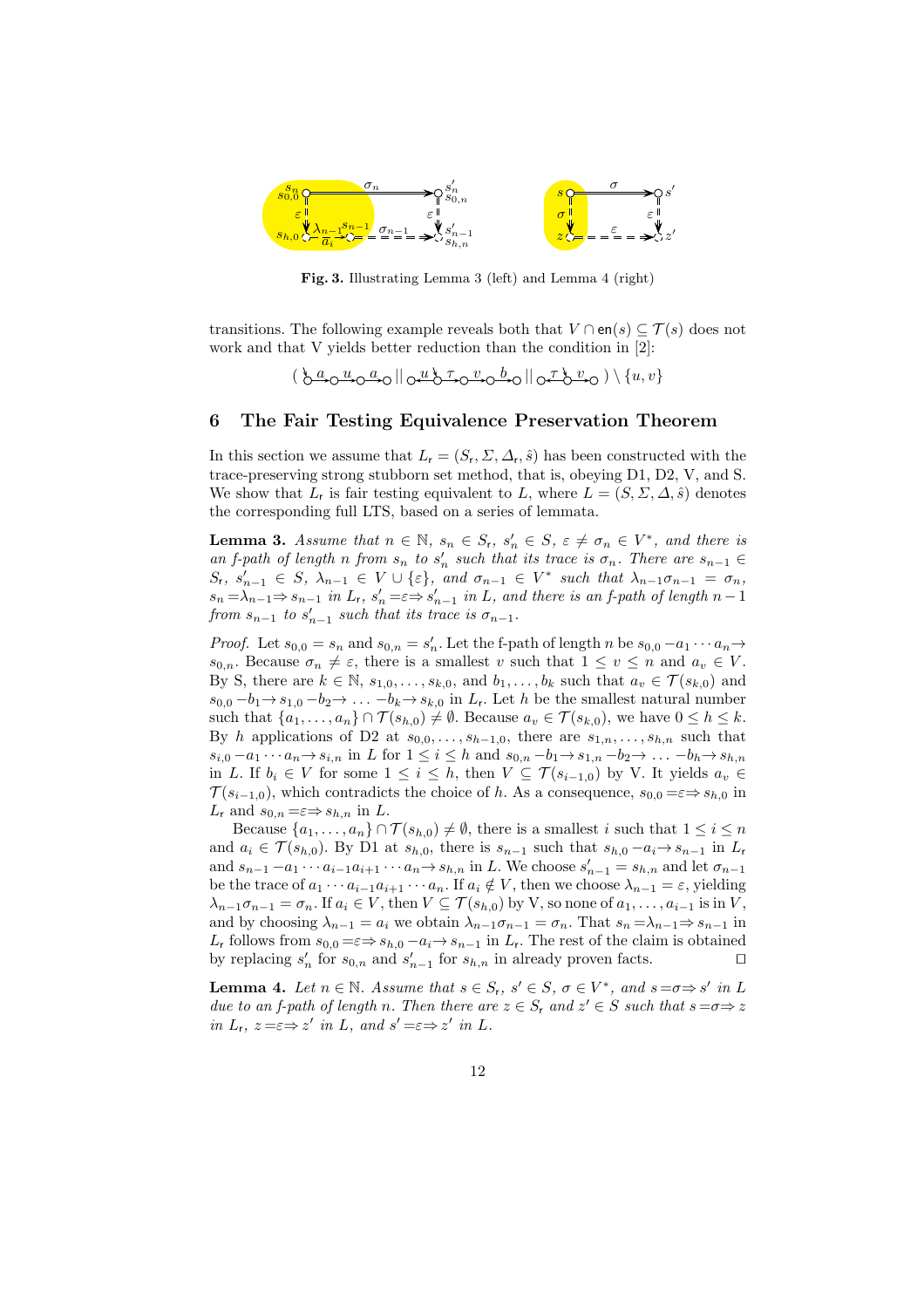

Fig. 4. Illustrating Lemma 5;  $a_i$  is invisible

*Proof.* The proof is by induction on n. We start with the observation that, in case  $\sigma = \varepsilon$ , the claim holds with choosing  $z = s$  and  $z' = s'$ . This settles the base case  $n = 0$  and a subcase of the induction step, and it leaves us with the case  $n > 0$  and  $\sigma \neq \varepsilon$ .

We apply Lemma 3 and get  $s_1 \in S_r$ ,  $s'_1 \in S$ ,  $\sigma_1 \in V^*$ , and  $\lambda_1 \in V \cup \{\varepsilon\}$  such that  $\lambda_1 \sigma_1 = \sigma$ ,  $s = \lambda_1 \Rightarrow s_1$  in  $L_r$ , and  $s' = \varepsilon \Rightarrow s'_1$  in L. Furthermore,  $s_1 = \sigma_1 \Rightarrow s'_1$ in L due to an f-path of length  $n-1$ , for which the lemma holds; hence, there are  $z \in S_r$  and  $z' \in S$  such that  $s_1 = \sigma_1 \Rightarrow z$  in  $L_r$ ,  $z = \varepsilon \Rightarrow z'$  in  $L$ , and  $s'_1 = \varepsilon \Rightarrow z'$ in L. Together, these also give  $s = \lambda_1 \Rightarrow s_1 = \sigma_1 \Rightarrow z$  in  $L_r$  and  $s' = \varepsilon \Rightarrow s'_1 = \varepsilon \Rightarrow z'$ in  $L$ , so we are done.  $□$ 

**Lemma 5.** *Assume that*  $n \in \mathbb{N}$ ,  $s_n \in S_r$ ,  $s'_n \in S$ ,  $\sigma_n \in V^*$ ,  $s_n = \sigma_n \Rightarrow in \ L_r$ , *and there is an f-path of length* n *from*  $s_n$  *to*  $s'_n$  *such that its trace is*  $\varepsilon$ *. Either*  $s'_n = \sigma_n \Rightarrow$  in L or there are  $s_{n-1} \in S_r$ ,  $s'_{n-1} \in S$ , and  $\rho_{n-1}$  such that  $\rho_{n-1}$  is *a* prefix of  $\sigma_n$ ,  $s_n = \rho_{n-1} \Rightarrow s_{n-1}$  in  $L_r$ ,  $s'_n = \rho_{n-1} \Rightarrow s'_{n-1}$  in  $L$ , and there is an *f-path of length*  $n-1$  *from*  $s_{n-1}$  *to*  $s'_{n-1}$  *such that its trace is*  $\varepsilon$ *.* 

*Proof.* Let  $s_{0,0} = s_n$  and  $s_{0,n} = s'_n$ . Let the f-path of length n be  $s_{0,0} - a_1 \cdots a_n$  $s_{0,n}$ ; obviously, the  $a_i$  are invisible. By the assumption, there is a path  $s_{0,0} - b_1 \rightarrow$  $s_{1,0}$  –  $b_2 \rightarrow \ldots$  –  $b_k \rightarrow s_{k,0}$  in  $L_r$  such that its trace is  $\sigma_n$ .

If  $\{a_1, \ldots, a_n\} \cap \mathcal{T}(s_{i,0}) = \emptyset$  for  $0 \leq i \leq k$ , then k applications of D2 yield  $s_{1,n},\ldots,s_{k,n}$  such that  $s_{0,n}-b_1\rightarrow s_{1,n}-b_2\rightarrow\ldots-b_k\rightarrow s_{k,n}$  in L. This implies  $s'_n = \sigma_n \Rightarrow \text{in } L.$ 

Otherwise, there is a smallest h such that  $0 \leq h \leq k$  and  $\{a_1, \ldots, a_n\}$  $\mathcal{T}(s_{h,0}) \neq \emptyset$ . There also is a smallest i such that  $1 \leq i \leq n$  and  $a_i \in \mathcal{T}(s_{h,0})$ . Applying D2 h times yields  $s_{1,n}, \ldots, s_{h,n}$  such that  $s_{0,n} - b_1 \rightarrow \ldots - b_h \rightarrow s_{h,n}$  in L and  $s_{h,0} - a_1 \cdots a_n \rightarrow s_{h,n}$  in L. By D1 there is  $s_{n-1}$  such that  $s_{h,0} - a_i \rightarrow s_{n-1}$ in  $L_r$  and  $s_{n-1} - a_1 \cdots a_{i-1} a_{i+1} \cdots a_n \rightarrow s_{h,n}$  in L. The claim follows by choosing  $s'_{n-1} = s_{h,n}$  and letting  $\rho_{n-1}$  be the trace of  $s_{0,0} - b_1 \cdots b_h \rightarrow s_{h,0}$ . □

**Lemma 6.** Let  $n \in \mathbb{N}$ . Assume  $K \subseteq V^*$ ,  $\rho \in K$ ,  $z \in S_r$ ,  $z' \in S$ , and  $z = \varepsilon \Rightarrow z'$ *due to an f-path of length n; assume further that*  $z'$  *f-refuses* K and  $z = \rho \Rightarrow in$  $L_r$ . Then there exist  $s \in S_r$  and a prefix  $\pi$  of K such that  $z = \pi \Rightarrow s$  in  $L_r$  and s  $r$ -refuses  $\pi^{-1}K$ .

*Proof.* The proof is by induction on n. The case  $n = 0$  holds vacuously, since it would imply  $z' = \rho \Rightarrow$ , contradicting  $\rho \in K$ .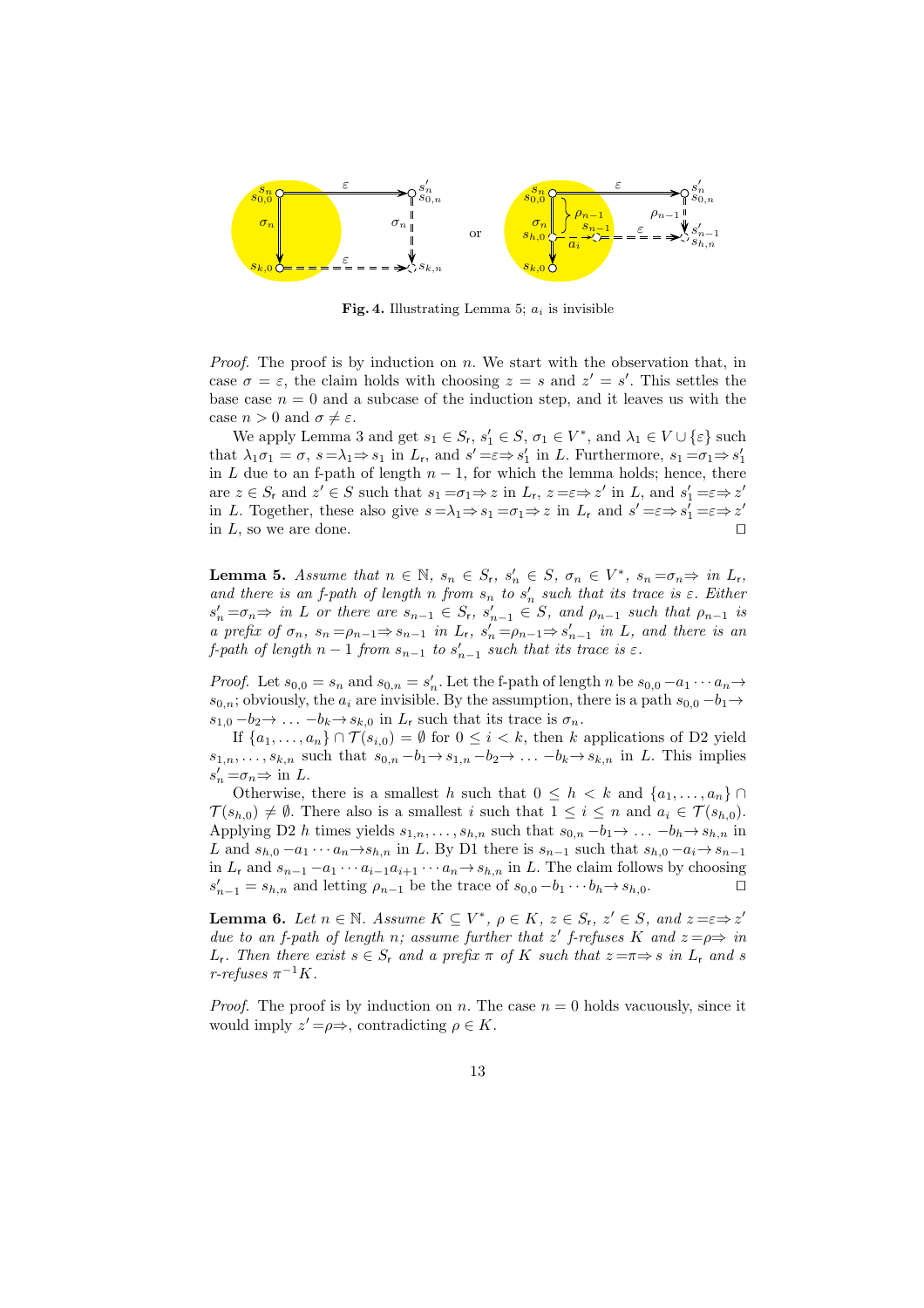

**Fig. 5.** A counterexample to the preservation of all tree failures. In  $(L_1 || L_2) \setminus \{u\}$ , the solid states and transitions are in the reduced and the dashed ones only in the full LTS

So we assume the lemma to hold for  $n-1$ , and also the assumptions in the lemma for *n*. We apply Lemma 5 to  $z$ ,  $z'$ , and  $\rho$ . In the first case, we would again have the impossible  $z' = \rho \Rightarrow$ . So according to the second case, we have a z<sub>1</sub>, z'<sub>1</sub>, and prefix  $\rho'$  of  $\rho$  and thus of K with  $z = \rho' \Rightarrow z_1$  in  $L_r$ ,  $z' = \rho' \Rightarrow z'_1$  in L, and  $z_1 = \varepsilon \Rightarrow z'_1$  due to an f-path of length  $n - 1$ .

Since z' f-refuses K,  $z'_1$  must f-refuse  $\rho'^{-1}K$ . If  $z_1$  r-refuses  $\rho'^{-1}K$ , we are done. Otherwise, we can apply the induction hypothesis to  $z_1 = \varepsilon \Rightarrow z'_1$  and  $\rho'^{-1}K$ . This results in an  $s \in S_r$  and a prefix  $\pi'$  of  $\rho'^{-1}K$  such that  $z_1 = \pi' \Rightarrow s$  in  $L_r$  and s r-refuses  $\pi'^{-1}\rho'^{-1}K = (\rho'\pi')^{-1}K$ . We also have that  $\rho'\pi'$  is a prefix of K and  $z = \rho' \pi' \Rightarrow s$  in  $L_r$ , so we are done. □

#### Theorem 7. *The LTS* L<sup>r</sup> *is fair testing equivalent to* L*.*

*Proof.* Part 1 of Definition 1 is immediate from the construction.

Let  $(\sigma, K)$  be a tree failure of  $L_r$ . That is, there is  $s \in S_r$  such that  $\hat{s} = \sigma \Rightarrow s$  in  $L_r$  and s r-refuses K. Consider any  $\rho \in V^*$  such that  $s = \rho \Rightarrow$  in L. By Lemma 4,  $s = \rho \Rightarrow$  also in  $L_r$ . This implies that s refuses K in L and that  $(\sigma, K)$  is a tree failure of L. In conclusion, Part 2 of Definition 1 holds.

Let  $(\sigma, K)$  be a tree failure of L. That is, there is  $s' \in S$  such that  $\hat{s} = \sigma \Rightarrow s'$ in L and s' f-refuses K. By Lemma 4 there are  $z \in S_r$  and  $z' \in S$  such that  $\hat{s} = \sigma \Rightarrow z$  in  $L_r$ ,  $s' = \varepsilon \Rightarrow z'$  in  $L$ , and  $z = \varepsilon \Rightarrow z'$  in  $L$ . Since s' f-refuses K, also  $z'$ f-refuses  $K$ .

Either  $z$  r-refuses  $K$  and we are done, or we apply Lemma 6, giving us an  $s \in S_r$  and a prefix  $\pi$  of K such that  $z = \pi \Rightarrow s$  in  $L_r$  and s r-refuses  $\pi^{-1}K$ . Hence,  $(\sigma \pi, \pi^{-1}K) \in \mathsf{Tf}(L_{\mathsf{r}})$  and Part 3 of Definition 1 also holds. □

Let us conclude this section with a counterexample that shows that the method does not preserve tree failure equivalence.

Consider  $(L_1 || L_2) \setminus \{u\}$ , where  $L_1$  and  $L_2$  are shown in Figure 5 left and middle. Initially two sets are stubborn:  $\{a\}$  and  $\{a, u, \tau_2\}$ . If  $\{a\}$  is chosen, then the LTS is obtained that is shown with solid arrows on the right in Figure 5. The full LTS also contains the dashed arrows. The full LTS has the tree failure  $(\varepsilon, \{aa\})$  that the reduced LTS lacks.

#### 7 Example

Figure 6 shows the example system used in the measurements in this section. It is a variant of the alternating bit protocol [1]. Its purpose is to deliver data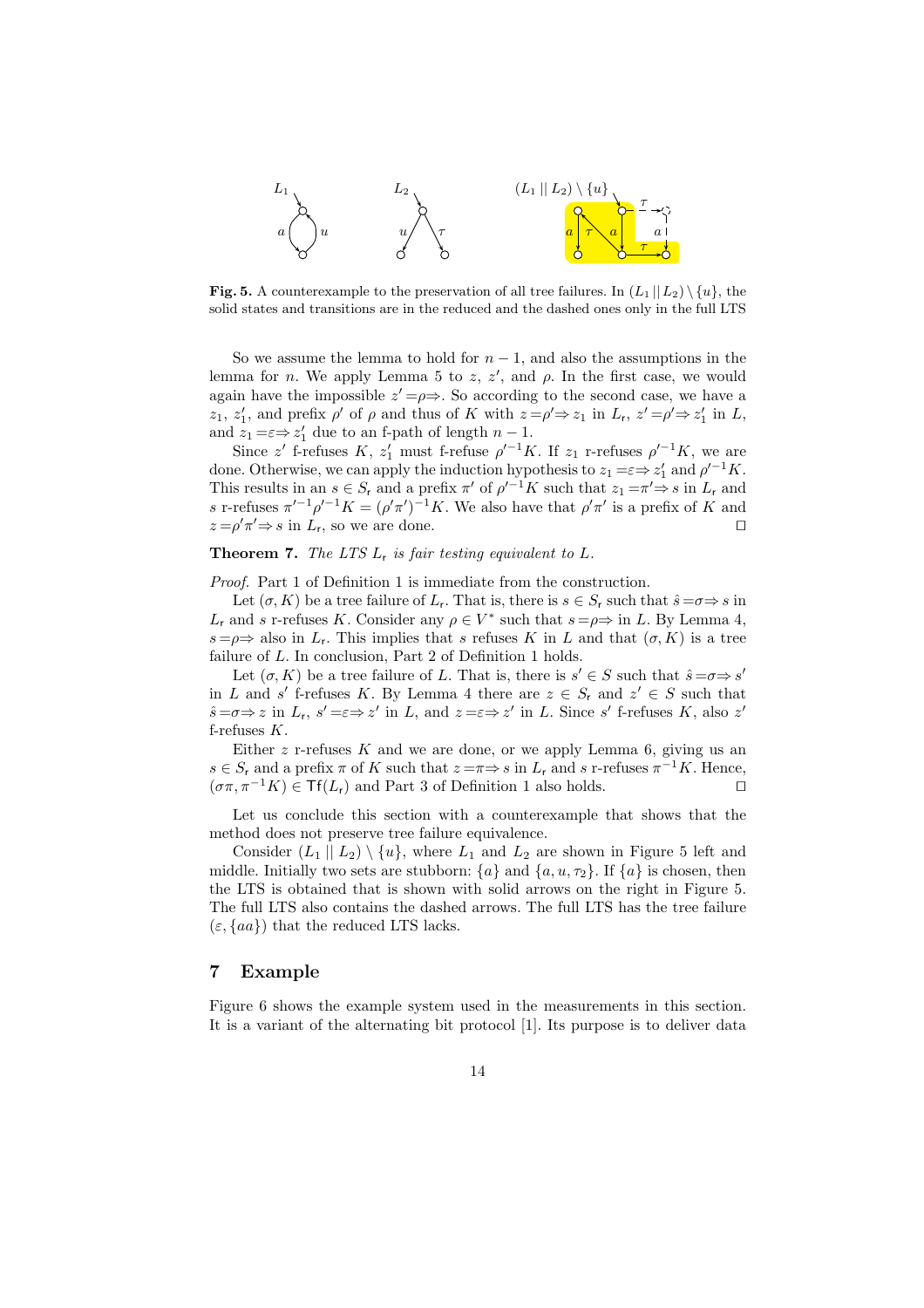

Fig. 6. The example system: architecture, Sender, Receiver, D, A, Dloss, and Aloss. Each sen, rec,  $d_0$ ,  $d_1$ ,  $\bar{d_0}$ , and  $\bar{d_1}$  carries a parameter that is either N or Y. Each black state corresponds to two states, one for each parameter value. Each  $\bar{x}$  synchronizes with x along a line in the architecture picture. The output of the rightmost D is consumed either by Receiver or Dloss, and similarly with the leftmost A

items from a sending client to a receiving client via unreliable channels that may lose messages at any time. There are two kinds of data items: N and Y. To avoid cluttering Figure 6, the data items are not shown in it. In reality, instead of sen, there are the actions senN and senY, and similarly with rec,  $d_0$ ,  $\bar{d}_0$ ,  $d_1$ , and  $\bar{d}_1$ .

Because messages may be lost in the data channel, the alternating bit protocol has a timeout mechanism. For each message that it receives, the receiver sends back an acknowledgement message. After sending any message, the sender waits for the acknowledgement for a while. If it does not arrive in time, then the sender re-sends the message. To prevent the sender and receiver from being fooled by outdated messages, the messages carry a number that is 0 or 1.

The alternating bit protocol is impractical in that if either channel is totally broken, then the sender sends without limit in vain, so the protocol diverges. The variant in Figure 6 avoids this problem. For each sen action, Sender tries sending at most a fixed number of times, which we denote with  $\ell$ . (In the figure,  $\ell = 1$  for simplicity.) The protocol is expected to behave as follows. For each sen, it eventually replies with ok or err. If it replies with ok, it has delivered the data item with rec. If it replies with err, delivery is possible but not guaranteed, and it may occur before or after the err. There are no unsolicited or double deliveries. If the channels are not totally broken, the protocol cannot lose the ability to reply with ok.

After err, Sender does not know whether any data message got through and therefore it does not know which bit value Receiver expects next. For this reason, initially and after each err, the protocol performs a connection phase before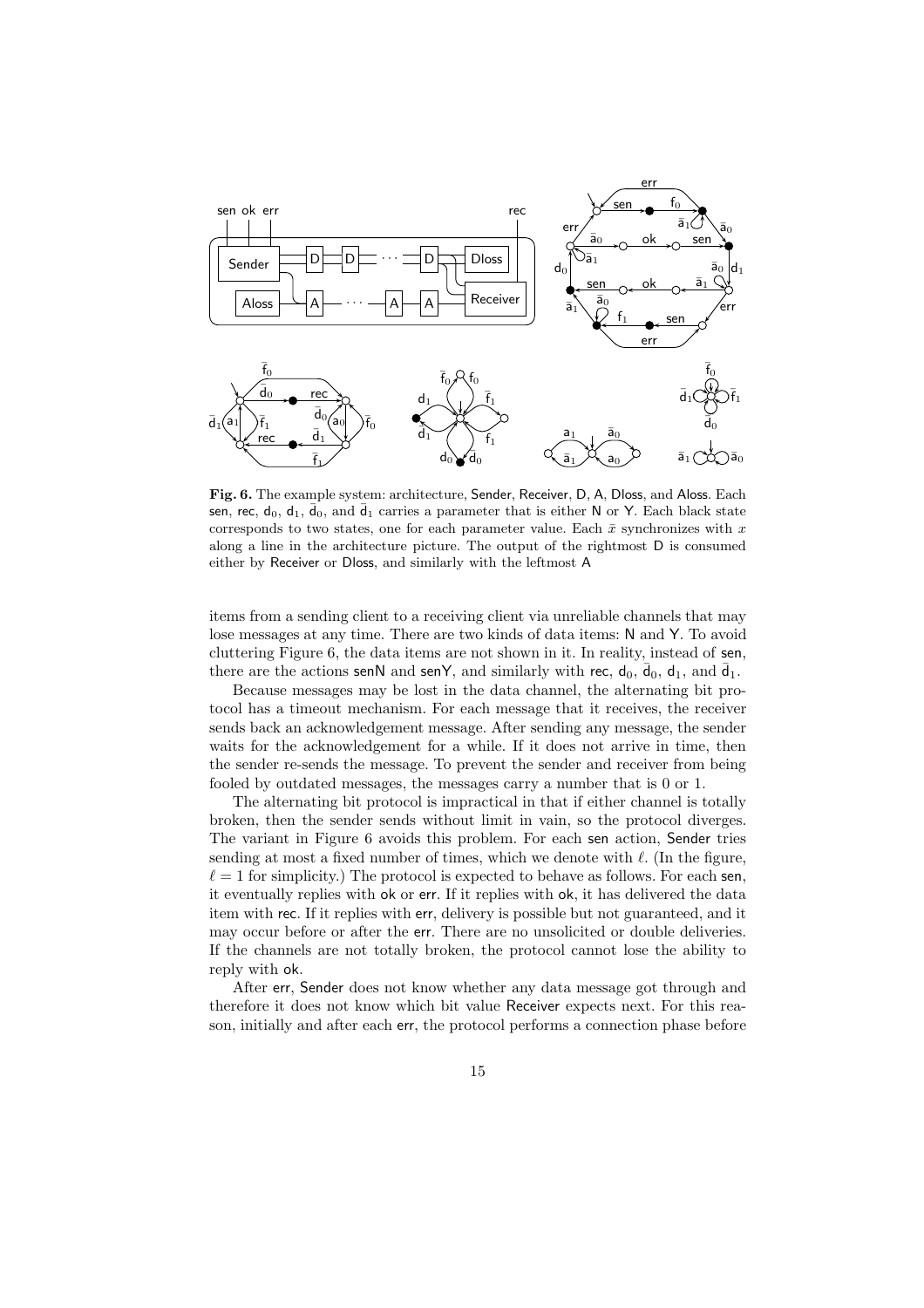|                | full LTS |                         |      | full, with t-transitions |                         |     | stubborn sets |                        |       |  |
|----------------|----------|-------------------------|------|--------------------------|-------------------------|-----|---------------|------------------------|-------|--|
| $\mathfrak{c}$ | states   | edges time              |      | states                   | edges time              |     | states        | edges time             |       |  |
| $\mathbf{1}$   | 380      | 1068                    | 0.0  | 440                      | 1254                    | 0.1 | 372           | 700                    | 0.0   |  |
| $\overline{2}$ | 1880     | 6212                    | 0.0  | 2224                     | 7360                    | 0.1 | 1234          | 1992                   | 0.0   |  |
| 3              | 9200     | 34934                   | 0.1  | 10976                    | 41560                   | 0.1 | 2986          | 4382                   | 0.0   |  |
| $\overline{4}$ | 44000    | 188710                  | 0.2  | 52672                    | 224928                  | 0.3 | 6104          | 8360                   | 0.1   |  |
| 5              | 205760   | 983614                  | 0.5  | 246656                   | 1173536                 | 0.6 | 11140         | 14494                  | 0.1   |  |
| 6              | 944000   | 4977246                 | 2.3  | 1132288                  | 5941760                 | 2.7 | 18726         | 23432                  | 0.2   |  |
| $\overline{7}$ | 4263680  | 24582270                | 11.4 | 5115392                  | 29357952 13.8           |     | 29578         | 35906                  | 0.2   |  |
| 8              |          | 19013120 119011454 63.4 |      |                          | 22813696 142177792 77.2 |     | 44496         | 52732                  | 0.3   |  |
| 10             |          |                         |      |                          |                         |     | 90150         | 103124                 | 0.4   |  |
| 20             |          |                         |      |                          |                         |     | 946520        | 1005784                | 3.6   |  |
| 30             |          |                         |      |                          |                         |     | 4083190       | 4238144                | -18.8 |  |
| 40             |          |                         |      |                          |                         |     |               | 11854160 12170204 68.2 |       |  |

Table 1. Each channel consists of c separate cells. Times are in seconds

attempting to deliver data items. It consists of sending a flush message and expecting an acknowledgement with the same bit value. When the acknowledgement comes, it is certain that there are no remnant messages with the opposite bit value in the system, so the use of that value for the next data message is safe. This is true despite the fact that the acknowledgement with the expected bit value may itself be a remnant message.

Assume that neither channel can lose infinitely many messages in a row. This is a typical fairness assumption. It guarantees that if there are infinitely many sen-actions, then infinitely many flush actions go through and infinitely many acknowledgements come back. However, it does not guarantee that any data message ever gets through. To guarantee that, it is necessary to further assume that if the acknowledgement channel delivers infinitely many messages, then eventually the data channel delivers at least one of the next  $\ell$  messages that have been sent via it after the acknowledgement channel delivered a message. This assumption is very unnatural, because it says that the channels must somehow coordinate the losses of messages.

As a consequence, the traditional approach of proving liveness that is based on fairness assumptions is not appropriate for this protocol. On the other hand, fair testing equivalence can be used to prove a weaker but nevertheless useful property: the protocol cannot lose the ability to deliver data items and reply ok. This is why the protocol was chosen for the experiments in this section.

To implement Steps 1 and 3 in Section 4, we add to Sender a new state  $s_d$  and a transition labelled with t to  $s_d$  from each state that has an outgoing transition labelled with senN or senY. Let the resulting LTS be called Sender'. Clearly Sender =  $(Sender' || Block_t) \setminus \{t\}$ , where Block t is the single-state LTS whose alphabet is {t} and that has no transitions. After computing the reduced LTS  $L'_{r}$  using Sender' and treating t as visible, the final result is obtained as  $(L'_r || \text{Block}_r) \setminus {\text{t}},$  which is trivial to compute from  $L'_r$ . This is correct, because fair testing equivalence is a congruence.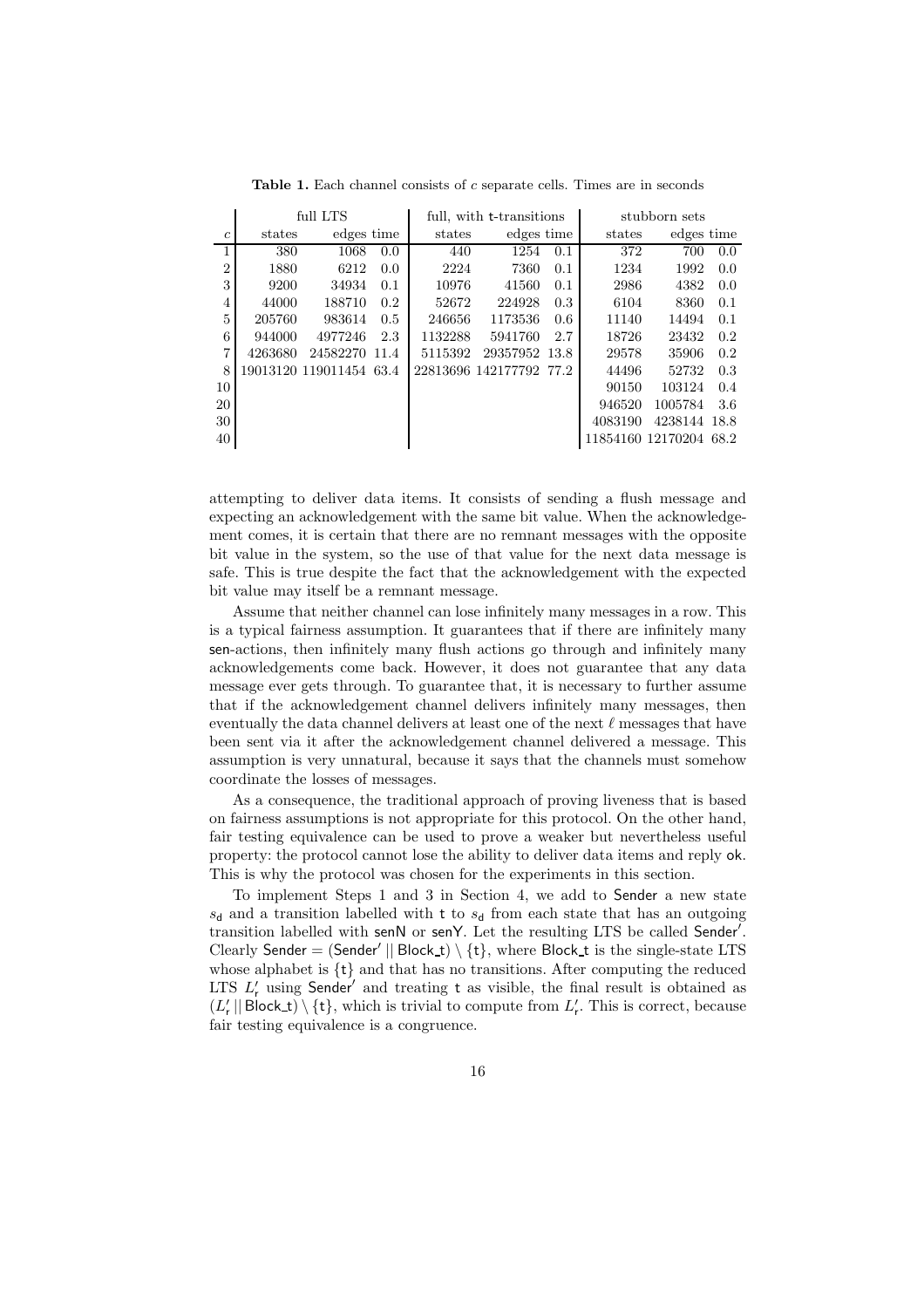|                | full LTS |                       |     | full, with t-transitions |                       |     | stubborn sets |                       |      |
|----------------|----------|-----------------------|-----|--------------------------|-----------------------|-----|---------------|-----------------------|------|
| $\mathfrak{c}$ | states   | edges time            |     | states                   | edges time            |     | states        | edges time            |      |
| 10             | 42680    | 183912                | 0.3 | 51128                    | 216300                | 0.4 | 16818         | 29756                 | 0.2  |
| 20             | 287280   | 1278742               | 2.1 | 344568                   | 1502900               | 2.4 | 84928         | 144116                | 0.7  |
| 30             | 913880   | 4112572               | 9.0 | 1096408                  | 4831900 10.7          |     | 236438        | 391276                | 2.0  |
| 40             | 2102480  | 9513402 25.9          |     |                          | 2522648 11175300 30.6 |     | 503348        | 819236                | 4.6  |
| 50             |          | 4033080 18309232 60.4 |     |                          | 4839288 21505100 71.9 |     |               | 917658 1475996        | 9.3  |
| 60             |          |                       |     |                          |                       |     |               | 1511368 2409556       | 17.7 |
| 70             |          |                       |     |                          |                       |     |               | 2316478 3667916       | 29.1 |
| 80             |          |                       |     |                          |                       |     |               | 3364988 5299076       | 45.9 |
| 90             |          |                       |     |                          |                       |     |               | 4688898 7351036       | 70.3 |
| 100            |          |                       |     |                          |                       |     |               | 6320208 9871796 102.8 |      |

Table 2. Each channel is a single reduced LTS

Table 1 shows analysis results obtained with the ASSET tool [17, 18]. ASSET does not input parallel compositions of LTSs, but it allows to mimic their behaviour with C++ code. It also allows to express the " $\sim$ " relation in C++ and computes stubborn sets with the esc algorithm. Thus it can be used to compute Step 2 of Section 4. ASSET verified that each LTS with the t-transitions is indeed always may-terminating. To gain confidence that the modelling with C++ is correct, additional runs were conducted where the ASSET model contained machinery that verified most of the correctness properties listed above, including that the protocol cannot lose the ability to execute ok (except by executing t).

Table 1 shows spectacular reduction results, but one may argue that the model of the channels in Figure 6 is unduely favourable to stubborn sets. The messages travel through the channels step by step. Without stubborn sets, any combination of empty and full channel slots may be reached, creating an exponential number of states. If a message is ready to move from a cell to the next one, then the corresponding action constitutes a singleton stubborn set. Therefore, the stubborn set method has the tendency to quickly move messages to the front of the channel, dramatically reducing the number of constructed states.

To not give stubborn sets unfair advantage, another series of experiments was made where the messages are always immediately moved as close to the front of the channel as possible during construction of the full LTS. The fact about fifo queues and the " $\sim$ " relation that was mentioned in Section 4 is also exploited. The results are shown in Table 2. Although they are less spectacular, they, too, show great benefit by the stubborn set method.

# Acknowledgements.

### References

1. Bartlett, K.A., Scantlebury, R.A., Wilkinson, P.T.: A Note on Reliable Full-Duplex Transmission over Half-Duplex Links. Communications of the ACM 12(5) (1969) 260–261